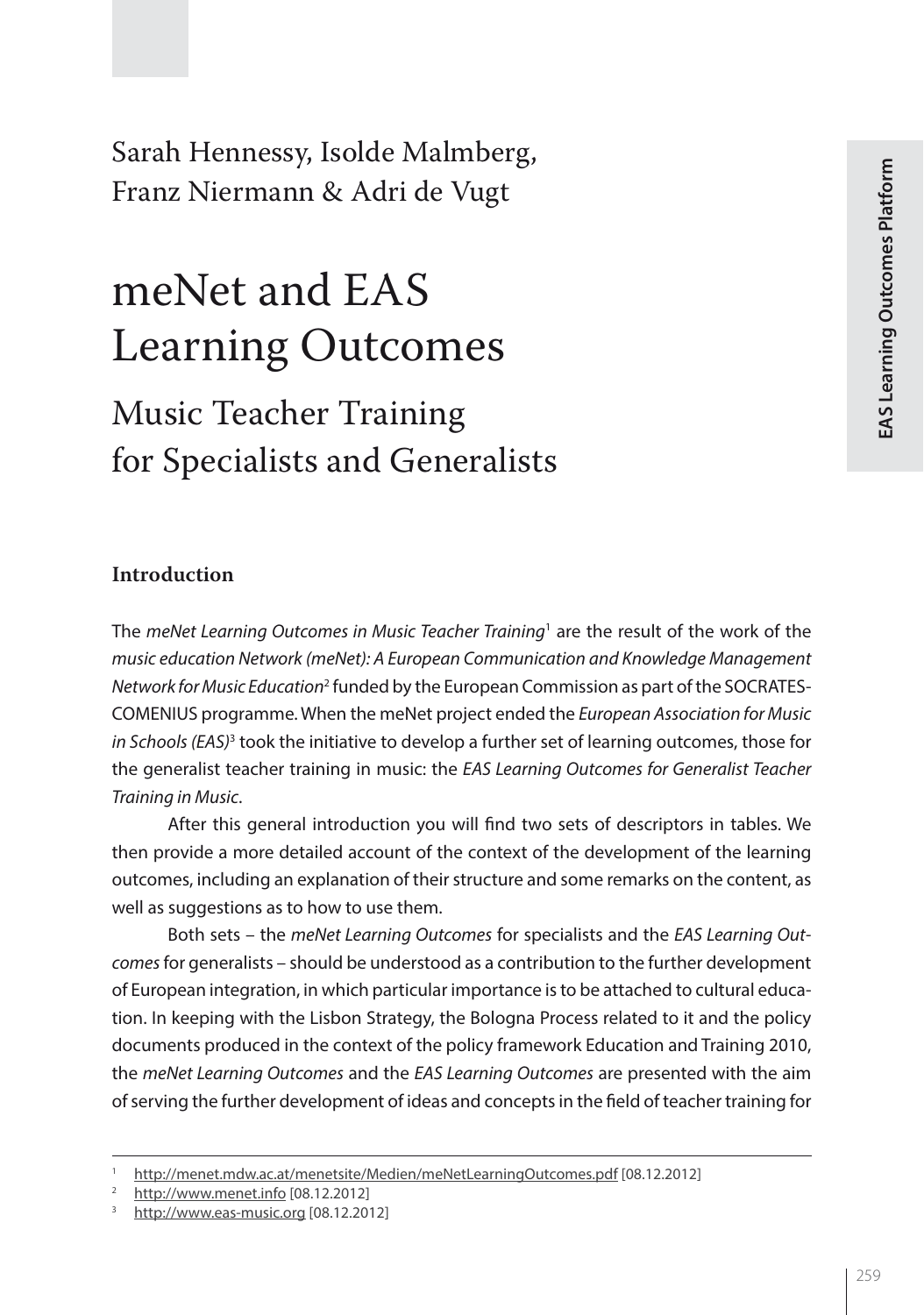music as a school subject. They aim to aid the intensification and reinforcement of mutual communication, transparency, discussion and Europe-wide understanding. They contribute to the further development of study programmes for music teacher training offered at educational institutions of all types in the countries of Europe, in a way that not only places importance on emphasising the regional individuality and focus of each training institution, but also takes the creation of a Europe-wide network into account – as encapsulated in the European idea of 'unity in diversity'.

The wording of the *meNet and EAS Learning Outcomes* presented is relatively abstract. In general they pertain to the professional work of teachers of music as a school subject, but they expressly do not take the perspective of particular types of schools or levels of education into account, nor do they consider possible completed course segments or whole degree courses as a prerequisite for working professionally as a music teacher. The level of abstraction chosen makes it possible to discuss fundamental issues relating to the competences, knowledge, abilities and skills expected of future music teachers. On the basis of the present *meNet and EAS Learning Outcomes* these issues can apply to any type of school and level of education, from preschool to adult education, from learning environments, in which music plays virtually no role, to secondary schools with a particular focus on music.

The *meNet and EAS Learning Outcomes* are presented in two languages: English and German. There is no original version, in the process of formulating the statements both languages have been used simultaneously. Discussing and refining learning outcomes in two languages, as we have done, means having in mind a wide range of approaches to learning music, for language always communicates traditions. Sometimes there seem to be slight differences in the formulations in English or German, however, with a closer look, you will recognize that the meaning is the same in both language versions. Therefore both formulations should be taken and used as one document.<sup>4</sup>

In the interests of a discussion that is as stimulating and critical as possible, important aspects in the *meNet and EAS Learning Outcomes* have deliberately been presented in the form of a standpoint: for instance, they contain or are based on particular views of music and its importance for today's young people. At the same time, clear opinions on forms of teaching and learning suitable in modern schools, and on the role of the teacher, on the one hand and that of the pupil on the other, are easily recognizable.

The meNet and EAS partners hope to receive constructive feedback from the discussions on these *meNet and EAS Learning Outcomes* and their potential usefulness for reforming course content and curricula. They assume that the revision and further development will be a dynamic and open-ended process.

The meNet Learning Outcomes have been translated into further European languages, always taking into account both versions English and German, see http://menet.mdw.ac.at/menetsite/english/topics. html?m=3&c=0&lang=en [08.12.2012]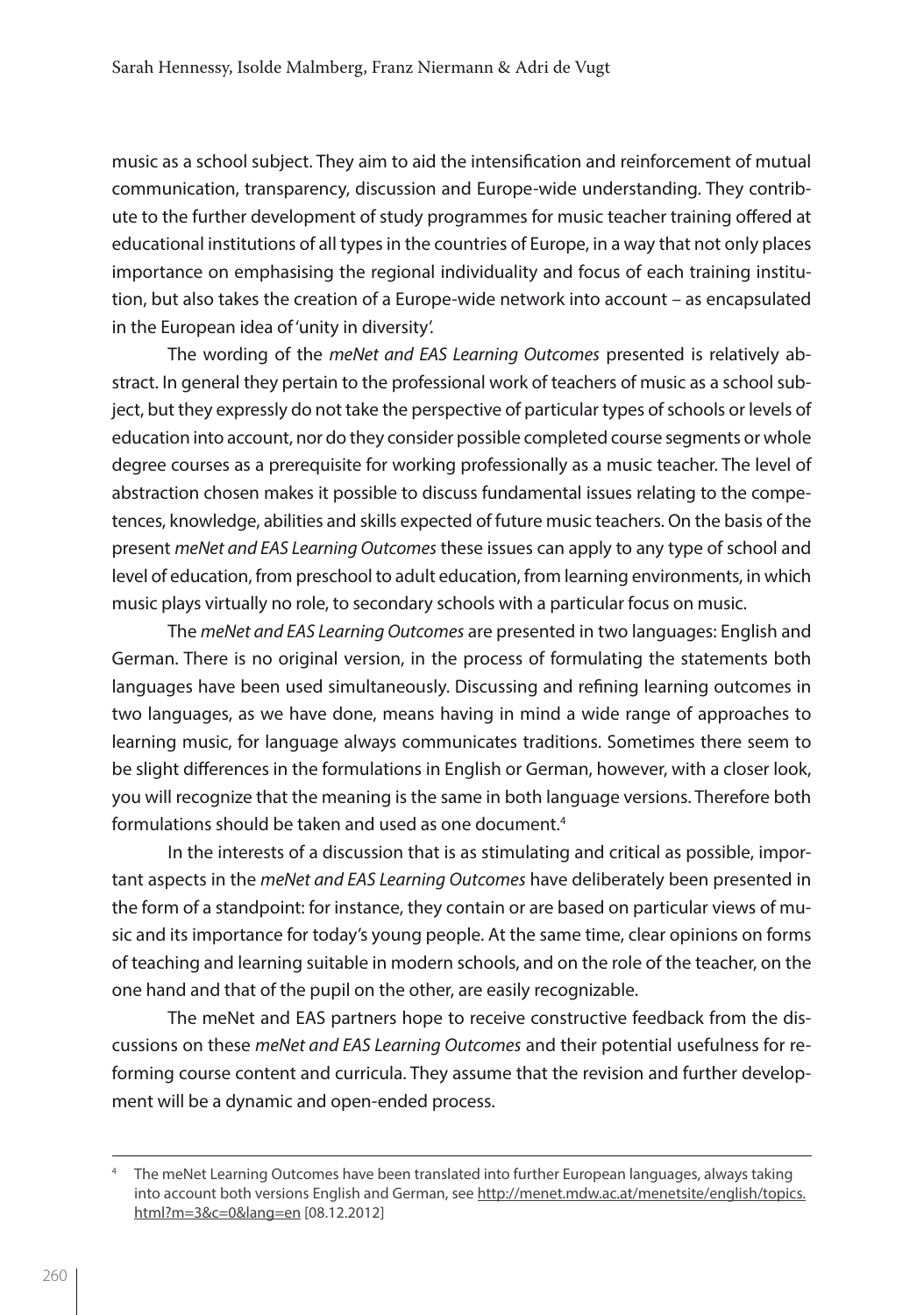#### **The Descriptors**

In the following you will find the descriptors: table A/1 and A/2 which relate to musical and pedagogical knowledge, understanding and skills (Table A/1 is for generalist teacher training in Music, Table A/2 is for specialist teacher training). Table B (General pedagogical knowledge, understanding and skills) and Table C (Generic knowledge, understanding and skills) apply to both groups of teachers.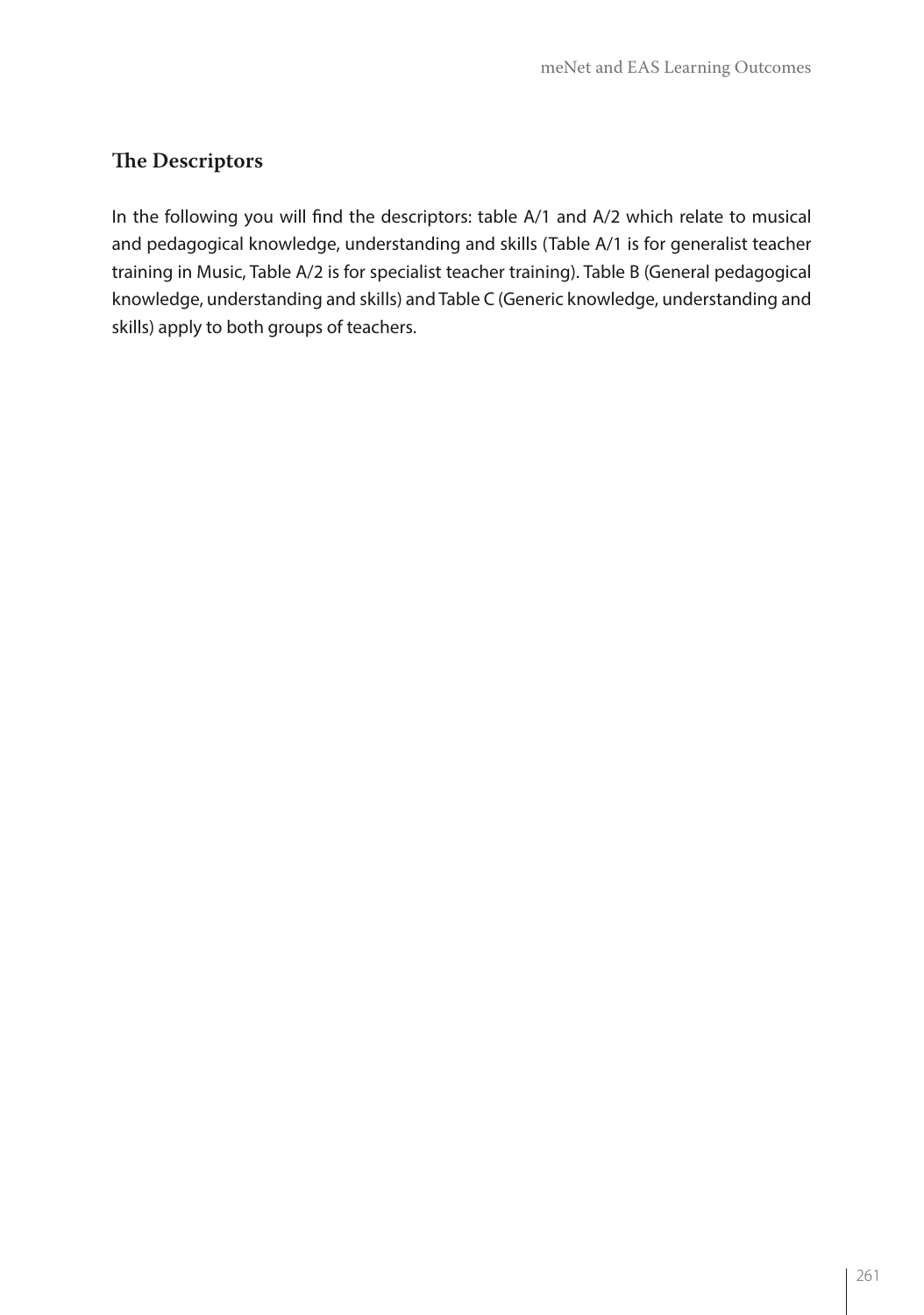|                | A/1<br><b>EAS Learning Outcomes</b><br>for Generalist Teacher Training in Music                                                                                                                                                                                           |
|----------------|---------------------------------------------------------------------------------------------------------------------------------------------------------------------------------------------------------------------------------------------------------------------------|
|                | Musical and pedagogical knowledge, understanding and skills                                                                                                                                                                                                               |
|                | At the completion of their studies, beginning teachers                                                                                                                                                                                                                    |
|                | are able to express their personal values regarding music and music education<br>which can inspire and contribute to their professional development.                                                                                                                      |
| $\overline{2}$ | are able to manage and facilitate singing and other kinds of music making (with<br>the voice, the body, instruments, technology and found sounds) with both groups<br>and the whole class - using a variety of musical and non musical starting points<br>and frameworks. |
| 3              | are able to select appropriate and imaginative materials, to stimulate and support a<br>wide range of approaches to musical learning                                                                                                                                      |
| $\overline{4}$ | can motivate and facilitate the musical creativity of learners, and support their skills<br>and confidence to express and communicate their ideas.                                                                                                                        |
| 5              | create opportunities for learners to work with basic elements and structures of<br>music, and to learn how these interact to communicate and express ideas, moods<br>and feelings.                                                                                        |
| 6              | know about different ways to listen and perceive music and can motivate learners<br>to explore and develop their own approaches to music.                                                                                                                                 |
| 7              | enable learners to share their musical experiences and to value the music they<br>make and listen to.                                                                                                                                                                     |
| 8              | appreciate the role and importance of music in young people's lives and their cul-<br>tural environments, and                                                                                                                                                             |
|                | find appropriate ways to respond to their musical interests in classroom activities.                                                                                                                                                                                      |
| 9              | can plan for the inclusion of music in cross curricular and interdisciplinary contexts<br>to enhance the meaning, enjoyment and quality of learning.                                                                                                                      |
| 10             | know how to plan to enable learners to progress in their music learning.                                                                                                                                                                                                  |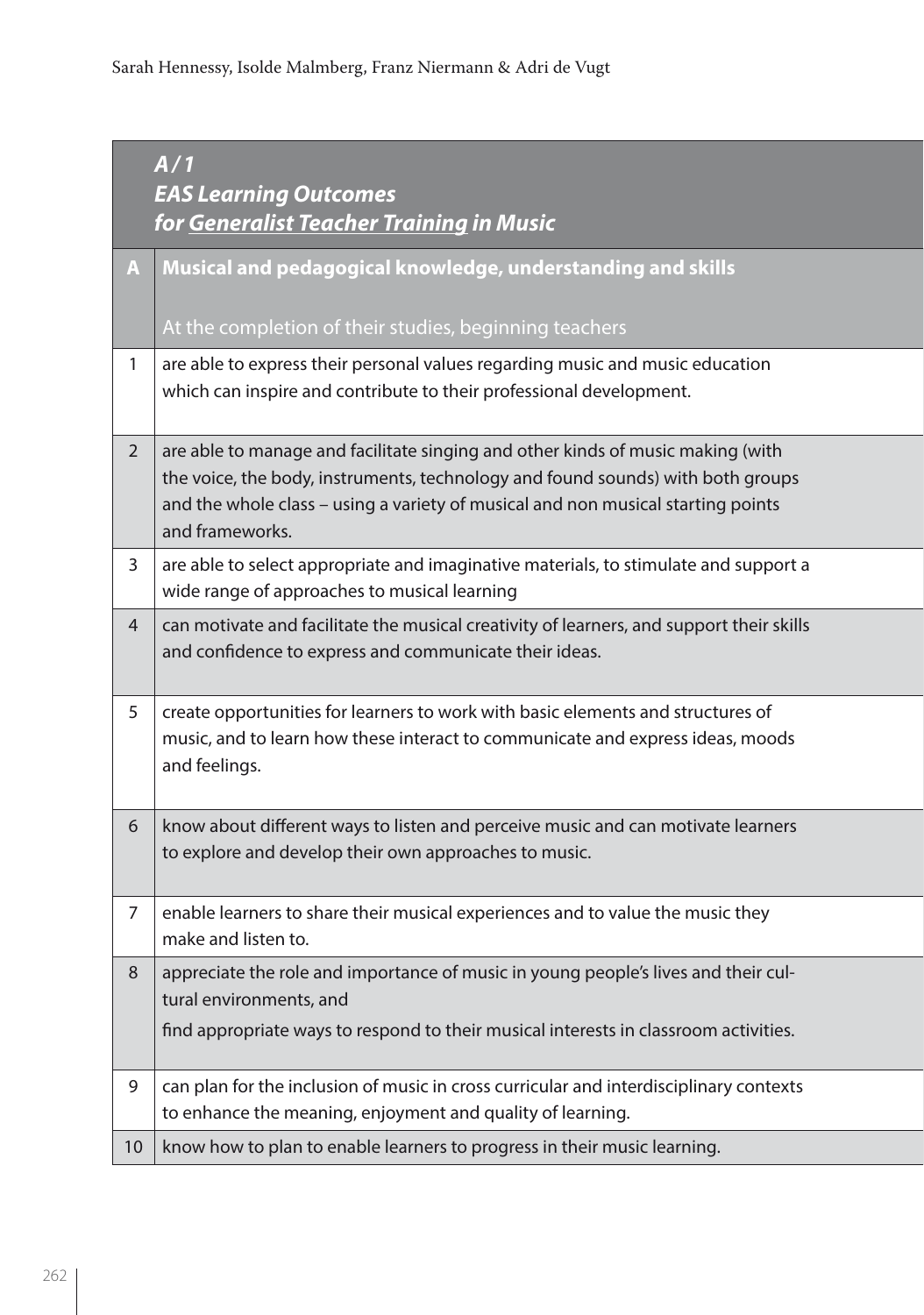**Kenntnis und Verständnis, Fähigkeiten und Fertigkeiten in musikalischer und fachdidaktischer Hinsicht** Angehende Lehrerinnen und Lehrer mit abgeschlossener Ausbildung

können ihre persönlichen Wertvorstellungen bezüglich Musik, musikalischer Praxis und musikalischer Bildung zum Ausdruck bringen, welche die eigene berufliche Entwicklung inspirieren und prägen können.

sind in der Lage, das Singen und andere Formen des Musikmachens (mit der Stimme, dem Körper, Instrumenten, neuer Technologie …) im Unterricht mit Gruppen sowie der ganzen Klasse anzuleiten und zu fördern – unter Verwendung einer Bandbreite musikalischer und außermusikalischer Ausgangspunkte und Rahmenbedingungen.

sind in der Lage, einfallsreiche und angemessene Materialien auszuwählen, um eine große Bandbreite von Zugängen zum musikalischen Lernen anzuregen und zu fördern.

können die musikalische Kreativität der Lernenden anregen und fördern sowie deren Fähigkeiten und Selbstvertrauen darin unterstützen, ihre eigenen Vorstellungen zum Ausdruck zu bringen und zu vermitteln.

eröffnen Lernsituationen, in denen Lernende Grundelemente und Strukturen der Musik erkennen und nutzen können und in denen sie verstehen wie diese zusammenspielen, um Vorstellungen, Stimmungen und Gefühle zu übermitteln und zum Ausdruck zu bringen.

kennen unterschiedliche Zugangsweisen beim Hören und Wahrnehmen von Musik und können Lernende anregen, ihre eigenen Zugangsweisen zu Musik zu erkunden und weiterzuentwickeln.

befähigen Lernende, ihre musikalischen Erfahrungen mitzuteilen und die Musik, die sie machen und hören, einzuschätzen.

schätzen die Rolle und Bedeutung der Musik im Leben junger Menschen wie auch ihre kulturelle Lebenswelt und

sie finden angemessene Wege, im Unterricht auf deren musikalische Interessen einzugehen.

können die Einbeziehung der Musik in übergreifende und interdisziplinäre Kontexte planen, um die Freude am Lernen und die Lernqualität zu erhöhen.

können eine schrittweise Weiterentwicklung des Musiklernens unterstützen.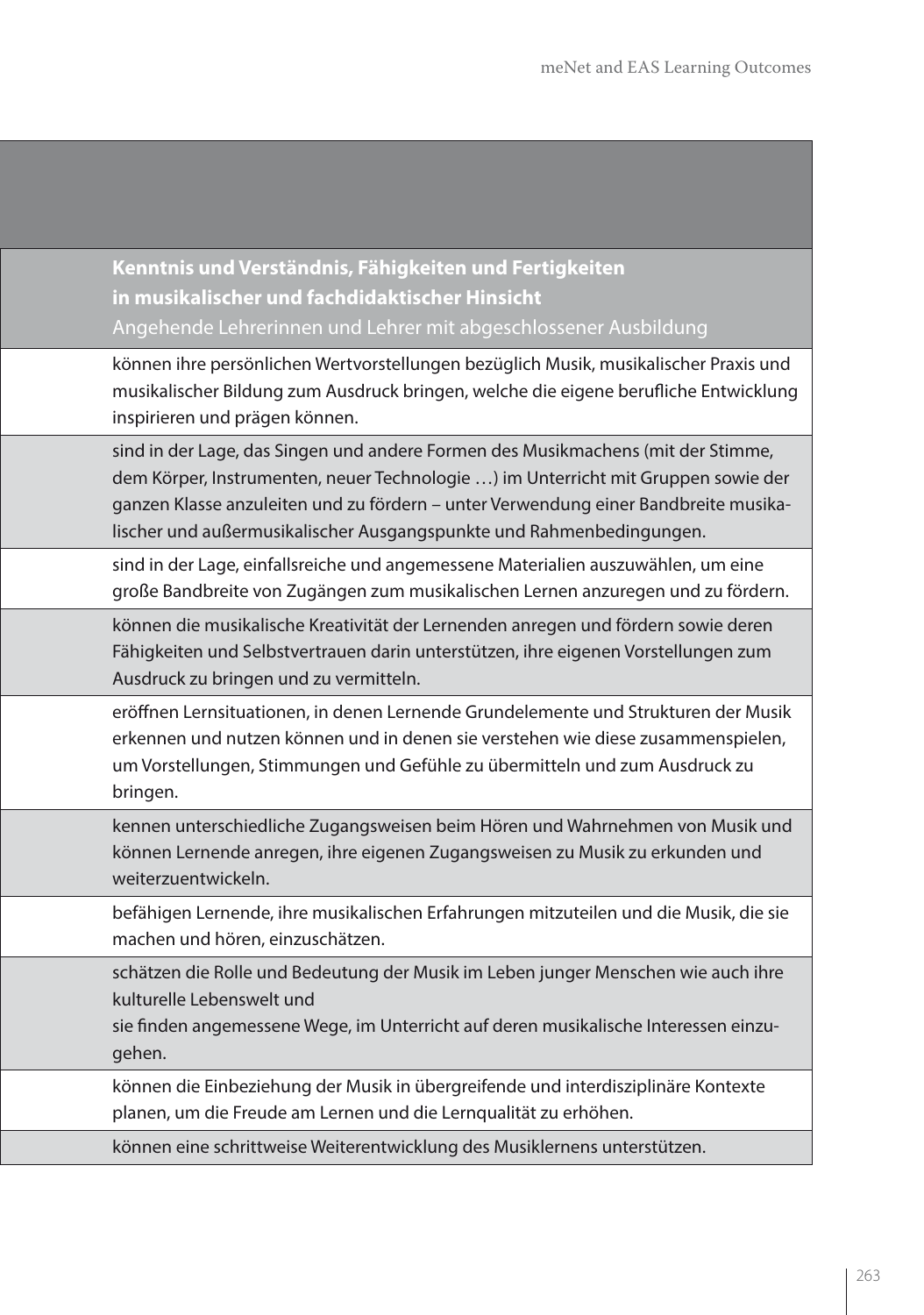| 11                | create musical opportunities for learners to contribute to and enrich the life of the<br>school and the wider community.                                                                   |
|-------------------|--------------------------------------------------------------------------------------------------------------------------------------------------------------------------------------------|
| $12 \overline{ }$ | know how music can be used to support the development of language and other<br>fundamental skills as well as the social, emotional and physical well-being of their<br>learners.           |
| 13                | are aware that music can contribute to the social, emotional and physical develop-<br>ment of learners and to their cultural understanding.                                                |
| 14                | are familiar with and can use current media including ICT, suitable for the class-<br>room and to support music learning.                                                                  |
| 15                | know how to access external expertise (musicians, arts projects, and other creative<br>practitioners) to extend and diversify the artistic and cultural activities offered to<br>learners. |

### *A/2 meNet Learning Outcomes in Music Teacher Training for Specialist Teachers*

| A              | Musical and pedagogical knowledge, understanding and skills<br>At the completion of their studies, beginning teachers                                                                                                                                                                |
|----------------|--------------------------------------------------------------------------------------------------------------------------------------------------------------------------------------------------------------------------------------------------------------------------------------|
| 1              | are able to express their personal values regarding music, musical practices and<br>music education which can inspire and shape their professional development.                                                                                                                      |
| $\overline{2}$ | are able to communicate music through performing confidently, fluently and<br>expressively according to the musical style and with awareness of different learning<br>contexts.                                                                                                      |
| 3              | have acquired a broad knowledge of musical styles, genres and traditions;<br>can make informed and imaginative choices in their teaching; and<br>use musical repertoire which reflects both formal curriculum requirements and the<br>larger sphere of musical practices in society. |
| $\overline{4}$ | are able to compose and arrange music for learners with awareness of appropriate<br>stylistic and technical demands.                                                                                                                                                                 |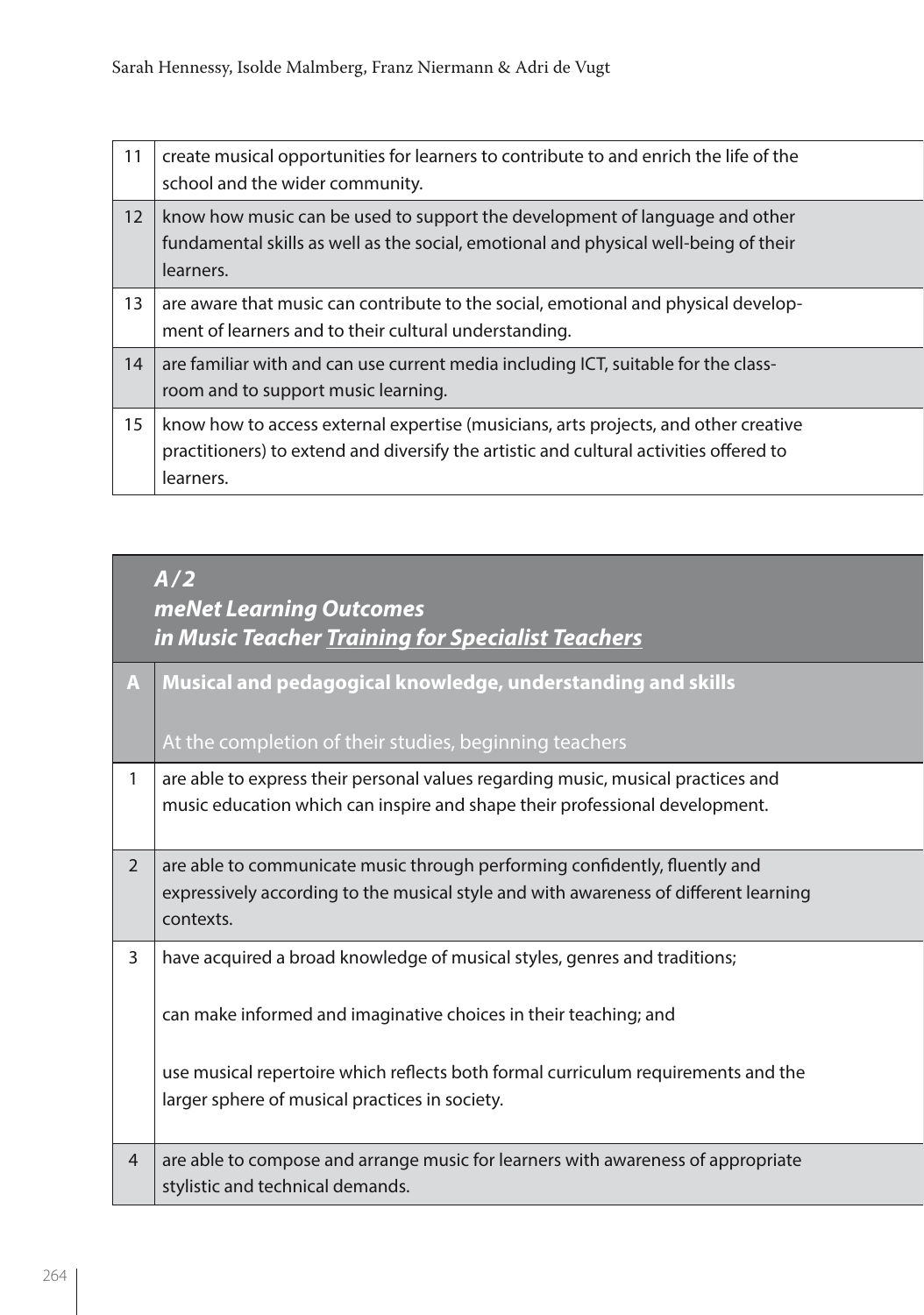schaffen für die Lernenden Gelegenheiten zu musikalischer Aktivität, damit sie am Leben der Schule und der weiteren Gemeinschaft mitwirken und es bereichern.

wissen, wie Musik eingesetzt werden kann, um die Entwicklung des Sprachvermögens und anderer grundlegender Fähigkeiten wie auch das soziale, emotionale und körperliche Wohlbefinden der Lernenden zu unterstützen.

sind sich dessen bewusst, dass Musik zur sozialen, emotionalen und physischen Entwicklung der Lernenden beiträgt sowie zu ihrem kulturellen Verständnis.

sind mit gängigen Medien, einschließlich IKT, vertraut und können sie benutzen, soweit sie für den unterrichtlichen Gebrauch geeignet sind und das Musiklernen fördern.

wissen externe Expertisen mit einzubeziehen (Musikerinnen und Musiker, Kunstprojekte und andere Kreativangebote), um die künstlerischen und kulturellen Aktivitäten der Lernenden zu erweitern.

**Kenntnis und Verständnis, Fähigkeiten und Fertigkeiten in musikalischer und fachdidaktischer Hinsicht** Angehende Lehrerinnen und Lehrer mit abgeschlossener Ausbildung

können ihre persönlichen Wertvorstellungen bezüglich Musik, musikalischer Praxis und musikalischer Bildung zum Ausdruck bringen, welche die eigene berufliche Entwicklung inspirieren und prägen können.

sind in der Lage, Musik überzeugend, ausdrucksstark und stilgerecht auszuüben und können dabei die jeweils gegebenen kommunikativen Situationen und Lernkontexte angemessen berücksichtigen.

haben gründliches Wissen und klares Verständnis von musikalischen Epochen, Stilen und Genres erworben;

können sachkundige und einfallsreiche Musik-Auswahl im Hinblick auf ihren Unterricht treffen und

verfügen über ein musikalisches Repertoire, das sowohl den curricularen Anforderungen wie auch dem Spektrum unterschiedlicher gesellschaftlicher Umgangsformen mit Musik gerecht wird.

können Musik für Lernende stilistisch und technisch angemessen komponieren und arrangieren.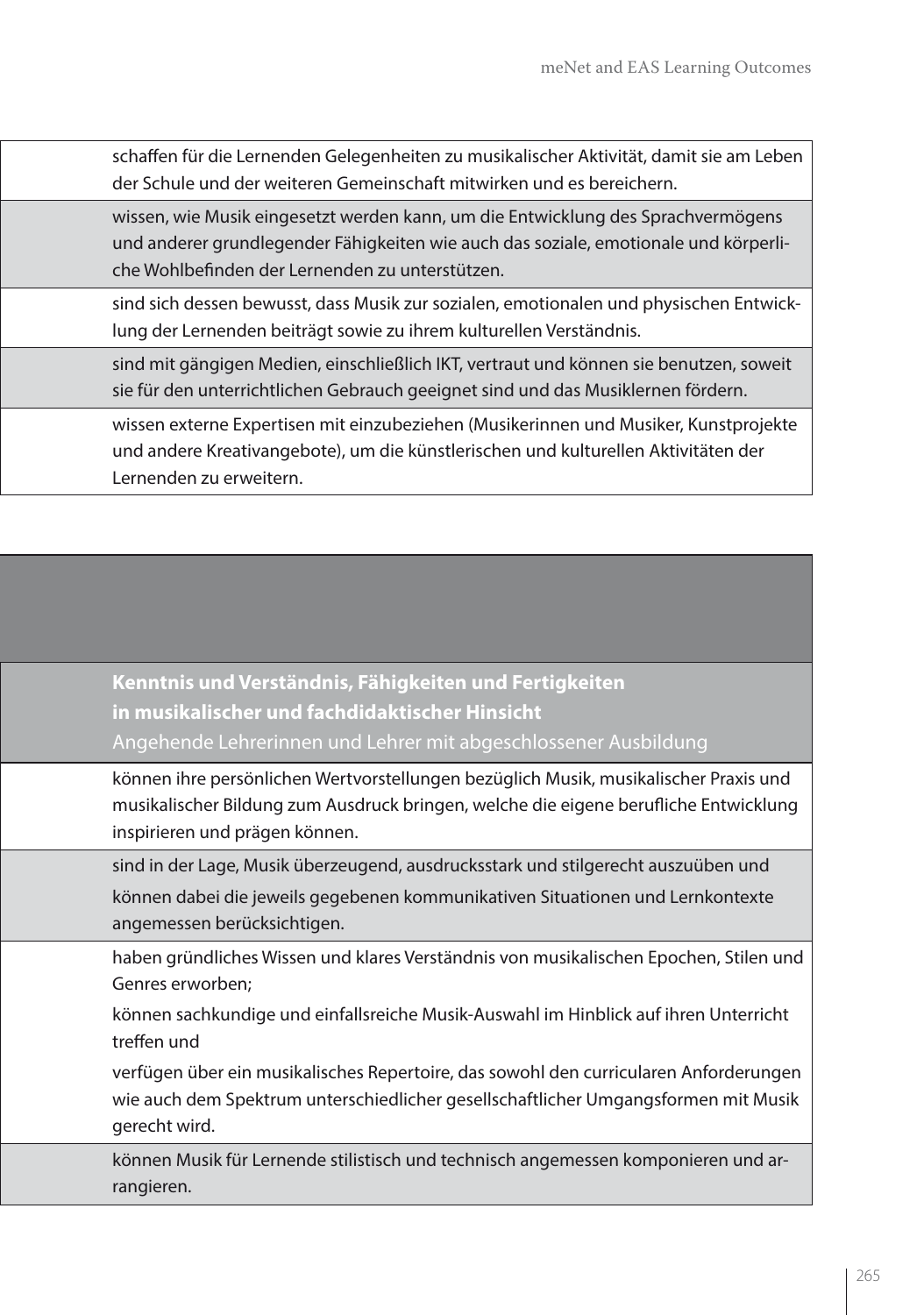| 5  | appreciate the role, meaning and function of music in young people's lives, and                                                                                                                                                 |
|----|---------------------------------------------------------------------------------------------------------------------------------------------------------------------------------------------------------------------------------|
|    | find appropriate ways to integrate musical interests and expertise with learning<br>processes.                                                                                                                                  |
| 6  | can help learners to orientate themselves in the field of music, and find ways of en-<br>abling their engagement in order to pursue their own musical interests and goals.                                                      |
| 7  | have strategies to enable learners to be familiar with the common elements and<br>structures of music and how they interact in different traditions, styles and genres<br>to communicate and express ideas, moods and feelings. |
| 8  | can motivate and facilitate the musical creativity of learners, and the skills and<br>confidence to communicate their ideas musically.                                                                                          |
| 9  | are able to initiate and develop ensembles with understanding of and sensitivity to<br>the musical abilities of players and singers.                                                                                            |
| 10 | know about ways to engage with music through different modes of listening and<br>can motivate learners to explore and develop these.                                                                                            |
| 11 | have good working knowledge of the principle applications of technologies in<br>music and can use these to support learning.                                                                                                    |
| 12 | have experience and knowledge of how music interacts and combines with other<br>subject areas, and<br>can contribute to cross curricular and interdisciplinary learning.                                                        |
| 13 | can connect artistic and cultural activities and expertise from in and out of school<br>and<br>use these to enhance and support learning.                                                                                       |
| 14 | know that music can make a specific contribution to the life of the school and the<br>wider community, and<br>find ways to ensure that music is an active and distinctive element of school.                                    |
| 15 | have developed a critical view of how music education in society is shaped and<br>influenced by economic, educational, cultural and social policies.                                                                            |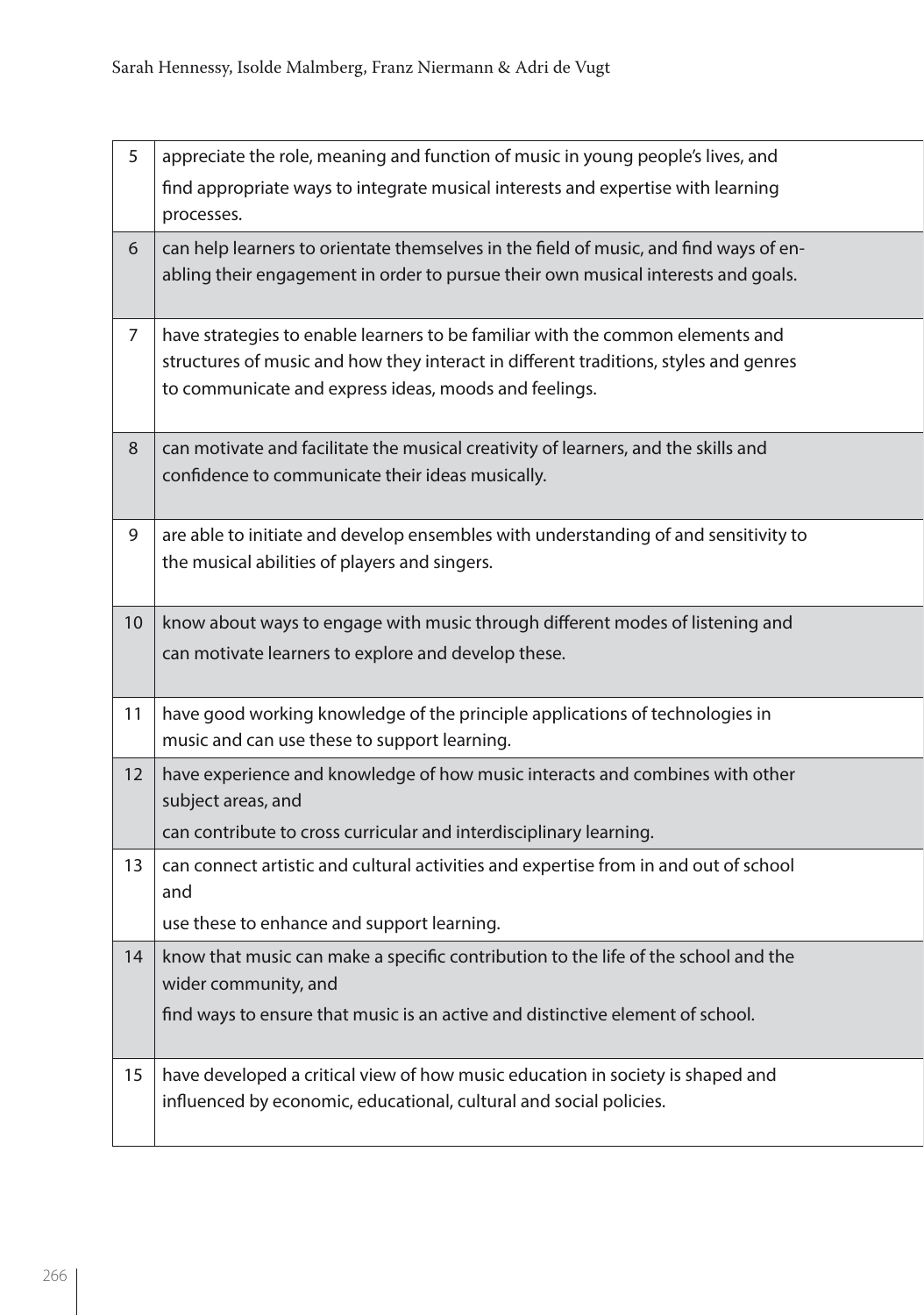anerkennen die Rolle und Bedeutung von Musik im Leben junger Menschen und finden angemessene Formen, um deren musikalische Interessen und Expertisen in Unterrichtsprozesse zu integrieren.

können Lernende dabei unterstützen, sich in musikalischer Hinsicht zu orientieren, Wege zu finden im Umgang mit Musik und so ihre eigenen musikalischen Interessen und Ziele zu verfolgen.

besitzen Strategien, um Lernende auf effektive Weise mit gebräuchlichen Elementen und formalen Aspekten von Musik vertraut zu machen und ihnen zu zeigen, wie diese in verschiedenen Genres, Traditionen und Stilen verwendet werden, um Vorstellungen, Stimmungen und Gefühle zum Ausdruck zu bringen.

können musikalische Kreativität von Lernenden anregen und unterstützen sowie das Vertrauen und die Fähigkeit, die eigenen Vorstellungen auf musikalische Weise zu kommunizieren.

sind dazu fähig, mit Verständnis und Sensibilität für die musikalischen Fähigkeiten der Sängerinnen bzw. Sänger und Instrumentalistinnen bzw. Instrumentalisten Ensembles zu initiieren und weiterzuentwickeln.

kennen unterschiedliche Wege, sich Musik hörend zu nähern und

können Lernende dazu anregen, mit verschiedenen Hörweisen zu experimentieren und diese zu entwickeln.

haben gute Basisfähigkeiten im Umgang mit Musiktechnologie und sind in der Lage, diese zur Lernunterstützung einzusetzen.

haben Erfahrung und Wissen bezüglich der Zusammenhänge und Kombinationsmöglichkeiten von Musik mit anderen Fächern und

können zu fachübergreifendem und interdisziplinärem Lernen beitragen.

können zwischen inner- und außerschulischen Aktivitäten und Expertisen im Bereich von Musik und Kunst Verbindungen herstellen und

nutzen diese zur Intensivierung und Unterstützung von Lernprozessen.

wissen, dass Musik im Leben der Schule und deren Umfeld von spezifischer Bedeutung sein kann, und

kennen Möglichkeiten, Musik zu einem aktiven und unverkennbaren Element des schulischen Alltags zu machen.

sind in der Lage, sich mit den wirtschaftlichen, bildungs-, kultur- und sozialpolitischen Bedingungen musikalischer Bildung in unserer Gesellschaft kritisch auseinanderzusetzen.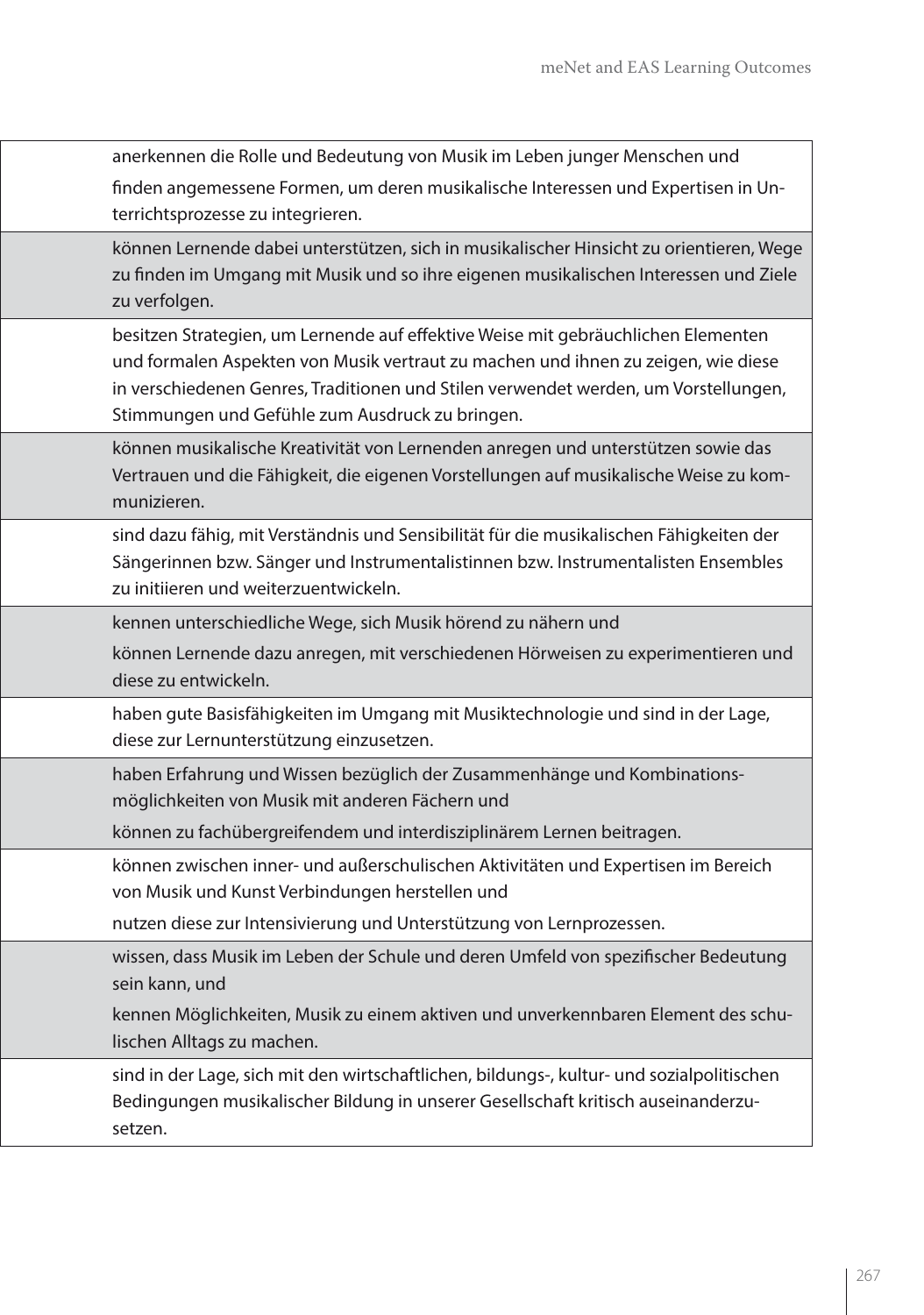|                | meNet Learning Outcomes in Music Teacher Training for Specialist Teachers<br>and EAS Learning Outcomes for Generalist Teacher Training                                                                                                            |
|----------------|---------------------------------------------------------------------------------------------------------------------------------------------------------------------------------------------------------------------------------------------------|
| B              | General pedagogical knowledge, understanding and skills                                                                                                                                                                                           |
|                | At the completion of their studies, beginning teachers                                                                                                                                                                                            |
|                | have knowledge and understanding of their role in supporting and facilitating<br>learning.                                                                                                                                                        |
| $\overline{2}$ | know a range of strategies that help to establish and maintain a stimulating, pur-<br>poseful, collaborative and safe learning environment.                                                                                                       |
| 3              | take into practical account in their teaching how young people develop and how<br>their progress and well-being are affected by their social, economic and cultural<br>environment including factors of ethnicity, language, gender and religion. |
| $\overline{4}$ | show in their practice understanding and respect for the needs of individual<br>learners and work to promote equality and inclusion.                                                                                                              |
|                | understand the particular dynamics of working with and within groups,<br>can choose appropriate groupings for learning, and facilitate the work of the whole<br>class, smaller groups and individuals.                                            |
| 6              | are able to use a wide variety of appropriate teaching methods, starting points and<br>frameworks in order to support, challenge and extend pupils' skills, knowledge and<br>understanding.                                                       |
|                | have knowledge of a range of resources for teaching and learning and know how<br>to adapt or create materials appropriately.                                                                                                                      |
| 8              | facilitate the use of clear and appropriate language and other modes of communi-<br>cation in learning situations.                                                                                                                                |
|                | are able to analyse learning situations and to plan for and support progression in<br>learning.                                                                                                                                                   |
| 10             | have good knowledge of the learning aims and content of the current curriculum<br>and the educational policies, principles and practices that underpin these.                                                                                     |
|                | are able to choose appropriate forms of assessment and use these to provide feed-<br>back to learners and to inform the future direction of their learning.                                                                                       |
| 12             | work with parents, carers and other professionals to enable learners to fulfil their<br>potential.                                                                                                                                                |
| 13             | are able to cooperate and collaborate with colleagues in planning and teaching.                                                                                                                                                                   |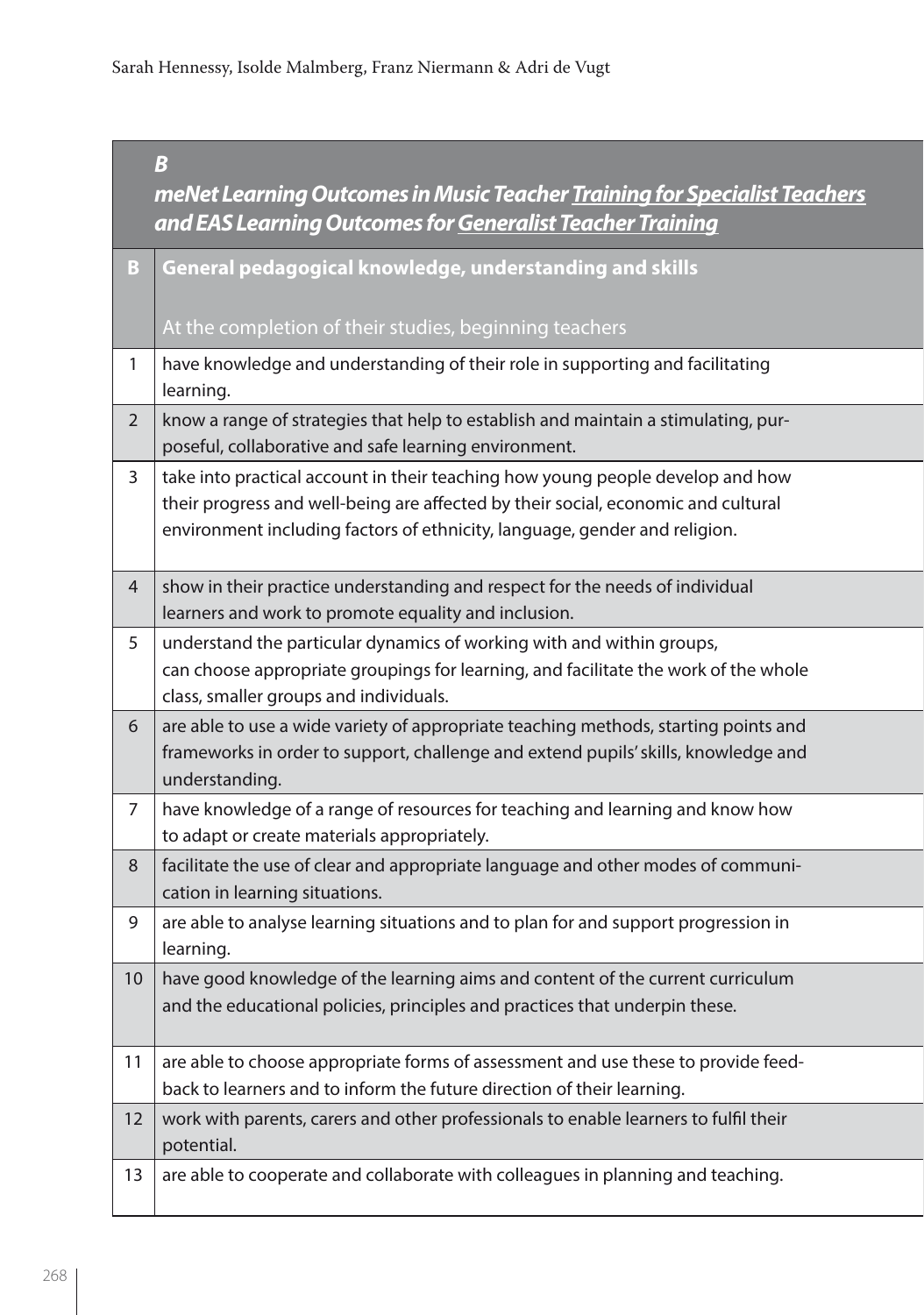**Kenntnis und Verständnis, Fähigkeiten und Fertigkeiten in allgemeinpädagogischer und didaktischer Hinsicht** Angehende Lehrerinnen und Lehrer mit abgeschlossener Ausbildung

haben Wissen und Verständnis von der eigenen Rolle bei der Unterstützung und Förderung des Lernens.

kennen eine Bandbreite von Vorgehensweisen, die hilfreich sind, eine anregende, zweckmäßige, kooperative und sichere Lernumgebung zu schaffen und aufrecht zu erhalten.

berücksichtigen in der unterrichtlichen Praxis, wie sich junge Menschen entwickeln und wie ihre Entwicklung und ihr Wohlbefinden von ihrer sozialen, wirtschaftlichen und kulturellen Umgebung geprägt werden, insbesondere bezogen auf Ethnie, Sprache, Gender und Religion.

zeigen in ihrer praktischen Arbeit Verständnis und Respekt gegenüber den Bedürfnissen der einzelnen Lernenden und fördern Gleichwertigkeit und Integration.

verstehen die besondere Dynamik des Arbeitens mit und in Gruppen, können angemessene Sozialformen wählen und ermöglichen das Arbeiten in der ganzen Klasse, in kleineren Gruppen und von Einzelnen.

können eine große Bandbreite angemessener Methoden, Ansatzpunkte und Rahmenbedingungen nutzen, um Wissen, Fähigkeiten und Fertigkeiten von Lernenden zu unterstützen, herauszufordern und zu erweitern.

kennen eine Bandbreite von Quellen für das Lehren und Lernen und können Materialien auf angemessene Weise anpassen oder herstellen.

fördern das Benutzen angemessener und klarer Sprache und anderer Kommunikationsmittel in Lernsituationen.

sind dazu fähig, Lernsituationen zu analysieren und Lernfortschritte zu planen und zu unterstützen.

haben gründliches Wissen und klares Verständnis von Inhalten und Zielen des gültigen Lehrplans sowie von den bildungspolitischen Prinzipien und praktischen Erfahrungen, welche die Grundlage dafür bilden.

können angemessene Bewertungsformen wählen und diese nutzen, um den Schülern Rückmeldung und Orientierung für das zukünftige Lernen zu ermöglichen.

arbeiten mit Eltern, Kolleginnen und Kollegen sowie anderen Bezugspersonen zusammen, damit die Lernenden ihre Potentiale ausschöpfen können.

sind dazu fähig, in Planung und Unterricht mit Kolleginnen und Kollegen zusammenzuarbeiten.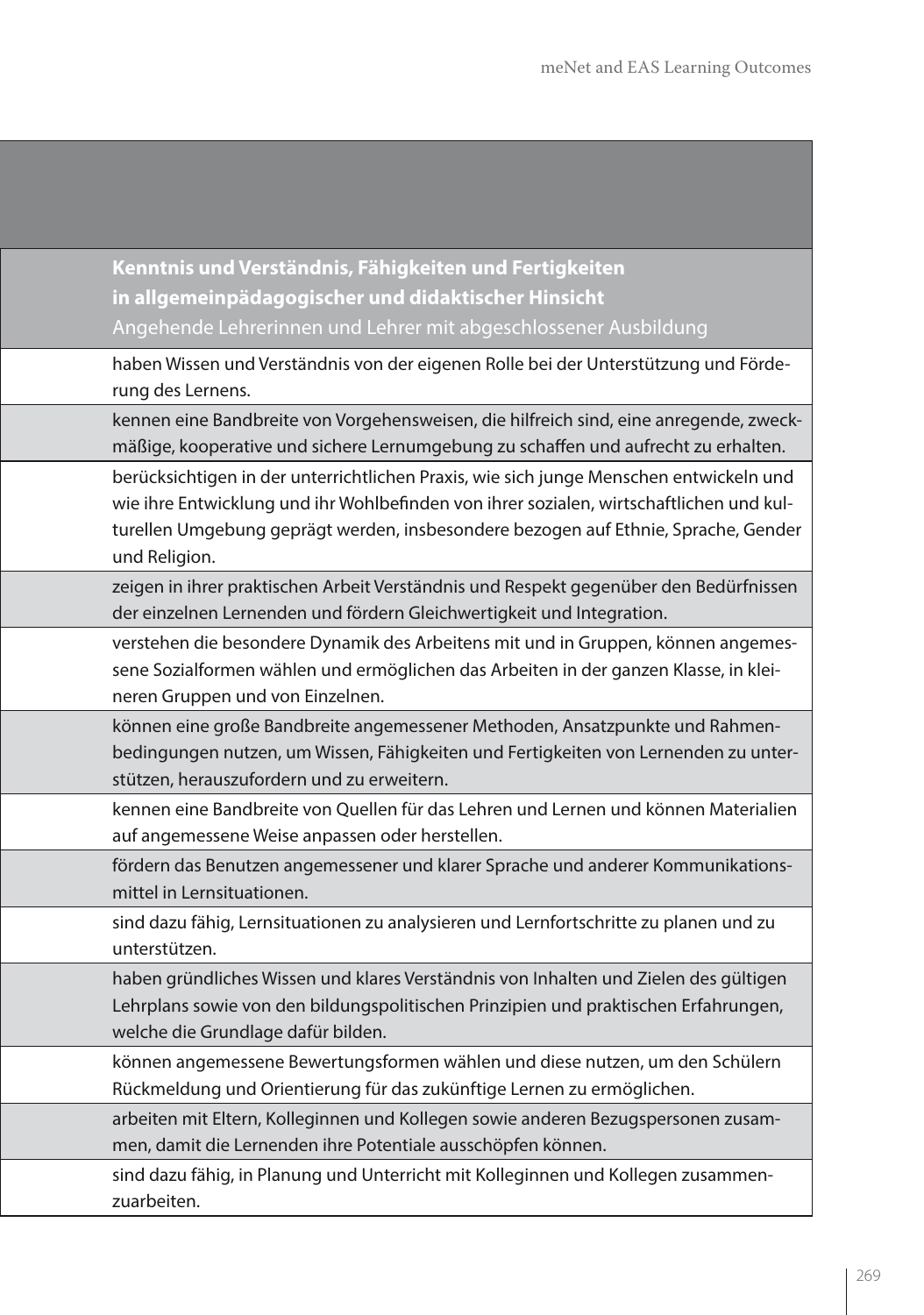|                | meNet Learning Outcomes in Music Music Teacher Training<br>for Specialist Teachers and EAS Learning Outcomes<br>for Generalist Teacher Training                                    |
|----------------|------------------------------------------------------------------------------------------------------------------------------------------------------------------------------------|
|                | <b>Generic knowledge, understanding and skills</b><br>At the completion of their studies, beginning teachers                                                                       |
|                | are able to express a personal set of values which gives a foundation to their devel-<br>oping professional practice                                                               |
| $\overline{2}$ | continually evaluate, and reflect on their own practice and have acquired effective<br>study skills which enable them to work systematically on their professional<br>development. |
| 3              | act independently and with initiative to meet challenges appropriately.                                                                                                            |
| $\overline{4}$ | have a constructively critical approach towards innovation, and the ability to adapt<br>and be flexible to new practices.                                                          |
| 5              | contribute to and take different roles within the school as a learning organisation.                                                                                               |
| 6              | have the ability to contribute to research into topics of concern in their own prac-<br>tice, subject area and wider educational contexts.                                         |
|                | collaborate and cooperate with colleagues to make an active contribution to cur-<br>riculum development and innovation.                                                            |
| 8              | can participate in collegial conversations by listening attentively in order to under-<br>stand the perspectives of others and to offer their own point of view.                   |

#### **The Context of the European Education Policy**

The meNet and EAS partners take a clear stance on the question of the competences that a music teacher should have at his or her disposal. There are many issues relating to the process of change in both society and educational policy that lie behind this question. Before the process of developing and formulating the *meNet and EAS Learning Outcomes* series of primary documents and educational policy strategies of the EU have been studied (see references). The following explanations aim, initially, to clarify the nature of the *meNet and EAS Learning Outcomes*, especially in the context of European policy. We will explain how they fit in with the concept of the 'knowledge society', with the European Union's strategies and programmes for academic education, with current educational theories, and with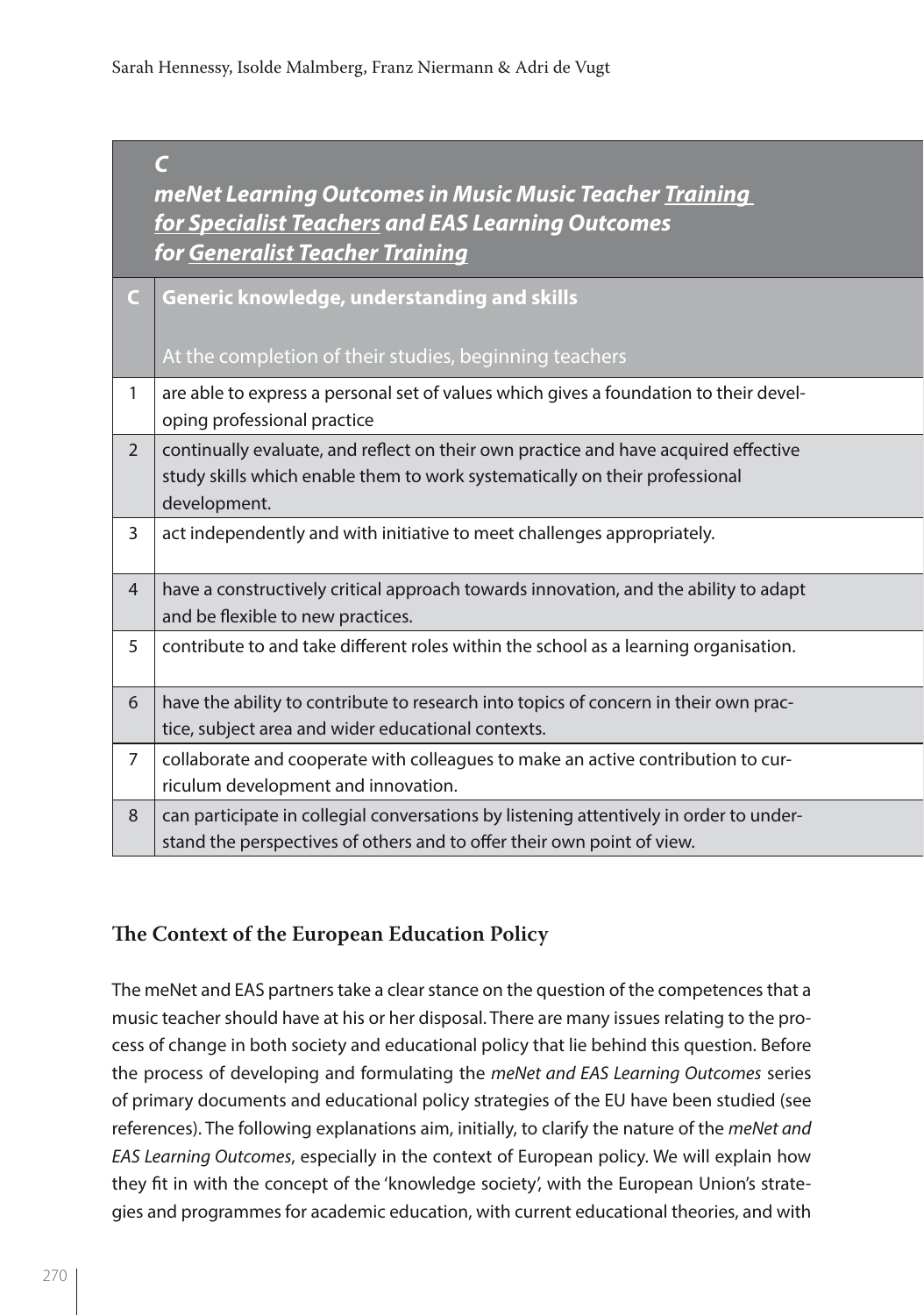**Kenntnis und Verständnis, Fähigkeiten und Fertigkeiten in grundlegender Hinsicht**  Angehende Lehrerinnen und Lehrer mit abgeschlossener Ausbildung

können die persönlichen Wertvorstellungen zum Ausdruck bringen, welche die Grundlage der eigenen beruflichen Praxis und deren Entwicklung bilden.

evaluieren und reflektieren kontinuierlich die eigene Praxis und verfügen über wirksame Selbstlernkompetenzen, die es ermöglichen, systematisch an der eigenen professionellen Entwicklung zu arbeiten.

handeln selbstbewusst und in Eigeninitiative, um Herausforderungen angemessen zu begegnen.

gehen gleichermaßen kritisch und konstruktiv mit Innovationen um und sind in der Lage, in neuen Praxisfeldern anpassungsfähig und flexibel zu reagieren.

bringen sich in der Schule als einer lernenden Organisation ein und übernehmen darin verschiedene Rollen.

haben die Fähigkeit, zur Forschung über Bereiche ihrer eigenen Praxis, ihr Fachgebiet sowie den weiteren pädagogischen Kontext beizutragen.

arbeiten mit Kolleginnen und Kollegen zusammen, um aktiv zur Entwicklung und Erneuerung von Lehrplänen beizutragen.

sind in kollegialer Kommunikation in der Lage, aufmerksam zuzuhören mit dem Bemühen, die Sichtweisen anderer zu verstehen und den eigenen Standpunkt einzubringen.

concepts of current music education. In the process these explanations also touch on the importance of music in society: in cultural institutions and especially in the lives of young people, and on the complex but challenging question of the role that music teachers can and should play in this context.

#### *The Lisbon Strategy, the Key Competences, and Schools in the 21st Century*

The Lisbon strategy aims to turn Europe into "the most competitive and dynamic knowledge-based economy in the world, capable of sustainable economic growth with more and better jobs and greater social cohesion".<sup>5</sup> It has defined how education and training systems

<sup>5</sup> http://www.europarl.europa.eu/summits/lis1\_en.htm [07.12.2012]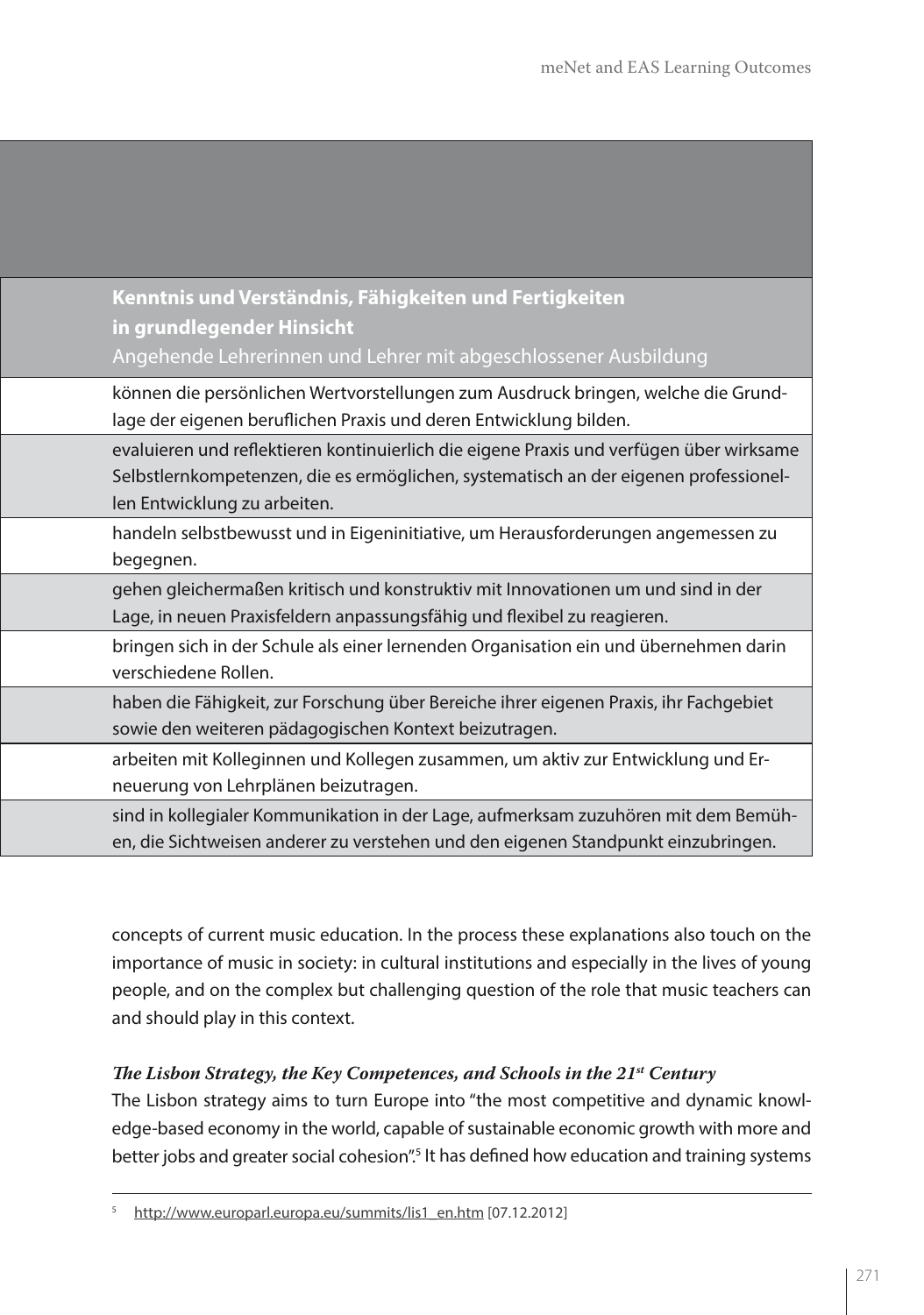should contribute to achieving this aim. A major target is that all people must have access to education from early childhood right through the lifespan. Opening up attractive education and training systems, and adapting to meet the needs of the various groups concerned, can play an important part in promoting active citizenship, equal opportunities and lasting social cohesion. It is obvious that music education can contribute to this. This can be illustrated by the fact that 'cultural awareness and expression' is named as one of the eight key competences for lifelong learning in the *Recommendation of the European Parliament and of the Council on key competences for lifelong learning.*6 When, in 2007, the European Commission launched a large-scale process of consultation on the development of *Schools for the 21st Century* it was perfectly natural that the Learning Outcomes working group of meNet should take a clear stance on the subject. The elaboration of this policy paper $^7$  was an important step towards establishing and formulating the *meNet and EAS Learning Outcomes*.

#### *Unity in Diversity*

One of the fundamental maxims of European development is often apostrophised in the slogan 'unity in diversity'. Regarding music education this means respecting the multiplicity of national and regional cultural contexts for the work of music teachers and their training, and of strengthening the practice of teaching and learning in the field of music no matter how much it may vary. Subscribing to this, the *meNet and EAS Learning Outcomes*, however, aim to put forward points of reference that can be discussed everywhere and could be inspiring and stimulating, with a view to supporting a continuous process of change in educational concepts and the practice of music education.

#### *Two Paradigm Shifts: 'from Teaching to Learning' and 'from Input-Orientation to Output-Orientation'*

There have been two paradigm shifts in the issues relating to teaching and learning – and to the forms and objectives connected to them – that are extremely important for our work on the *meNet and EAS Learning Outcomes*. One is the shift from teaching to learning, meaning that the focus in education has shifted away from the dominant figure of the teacher, to the learner as the central protagonist at every educational, didactic and methodological level. So far this shift has only partly found its way into everyday classroom lessons, but there is no doubt that it points the way to how teaching and learning will proceed in the 21<sup>st</sup> century. The other shift of perspective and attitudes is from input-orientation to output-orientation. Whereas, previously, the methods and content of the lessons as set down in syllabuses and curricula were the centre of attention, efforts are now being made to describe what should be achieved at the end of a learning process. Competences, fields

<sup>6</sup> http://eur-lex.europa.eu/LexUriServ/LexUriServ.do?uri=OJ:L:2006:394:0010:0018:en:PDF [06.12.2012]

<sup>&</sup>lt;sup>7</sup> http://ec.europa.eu/education/school21/results/music\_en.pdf [07.12.2012]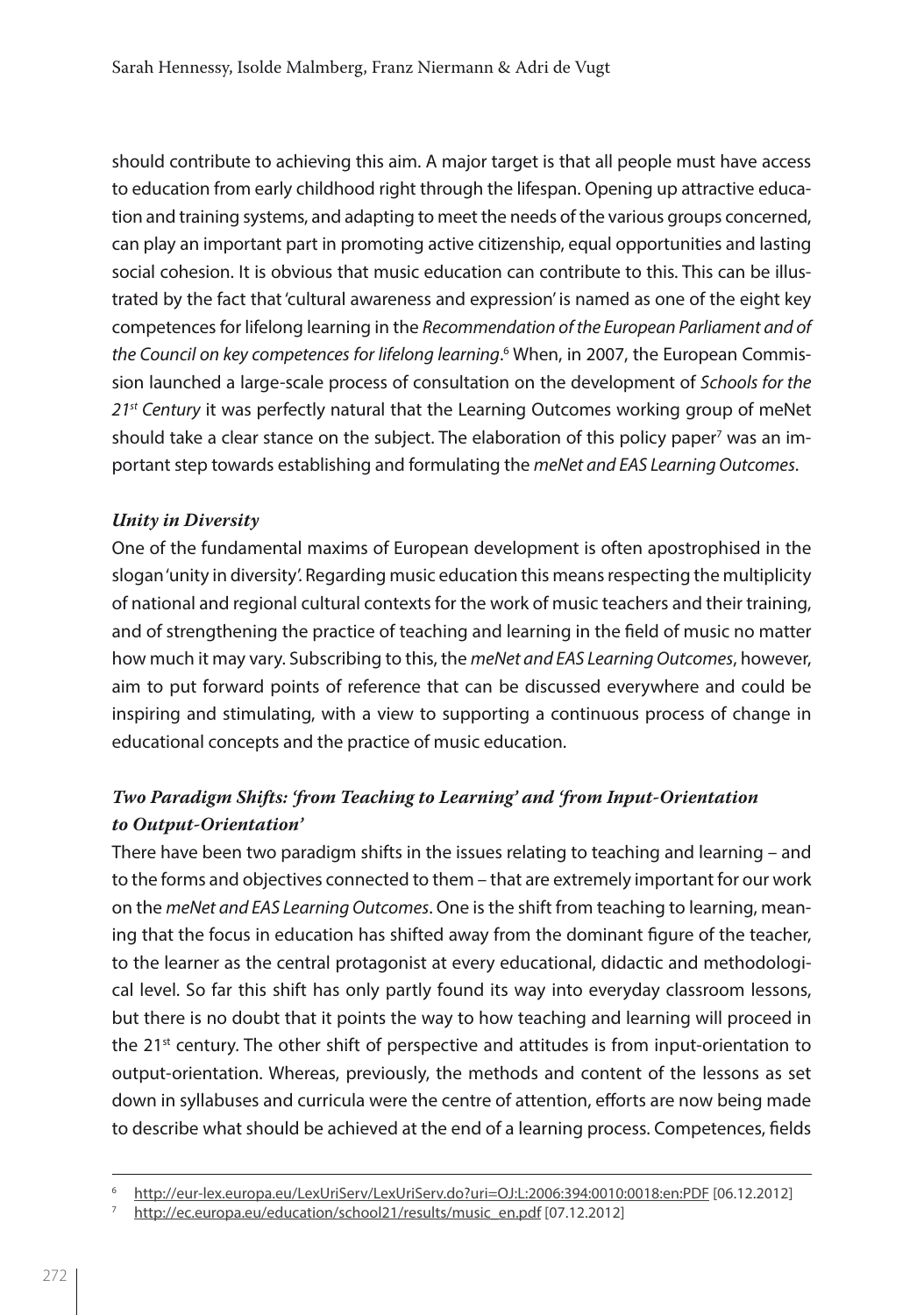of knowledge, abilities and skills that a learner should ultimately possess are being identified, and the question of how the learner is to acquire these – with what specific content, through what forms of learning, and within what period of time – becomes secondary.

#### *The Changed Role of Music and Music-Making*

Besides the shift in education policy, changes with regard to the arts in general and to music in particular also have a great effect on teaching and learning in the field of music. This applies to the, as it were, universal presence of music for every human being, the diversity of types and styles of music and music-making, the changing role of the producers and performers of music on the one hand, and that of the recipients or consumers on the other, and the increased possibilities offered to individuals by media and new technologies to work creatively with music.

#### *Enormous Disparity in Music Teacher Training*

The forms and content of music teacher training in both areas, specialists and generalists, differ enormously in the various countries of Europe. Indeed, we can say that in some countries it is well developed, whereas in others specific training for music teachers is practically nonexistent. In the face of such enormous disparity, making statements on the outcomes of training courses for professional teachers of music that could apply to every music teacher training institution in every European country would seem almost audacious. Yet this is precisely what the *meNet and EAS Learning Outcomes* intend to do.

#### **Working with Basic Documents**

#### *The Starting Points*

As already suggested, the analysis of basic documents on education in Europe generally, and on education in schools and consequently on teacher training in particular, formed an important basis for elaborating the *meNet and EAS Learning Outcomes*. In the following paragraphs two documents, or groups of documents that were especially important to the formulation of the present *meNet and EAS Learning Outcomes*, are cited and briefly commented on. The first is *The European Qualifications Framework (EQF)*, 8 and the second is a collection of papers from the work of the AEC, including the *AEC Online Bologna Handbook* regarding the "Effects of the Bologna Declaration on Professional Music Training in Europe"9 and the results of the AEC *polifonia I* project<sup>10</sup>. Numerous other international and national

<sup>8</sup> http://eur-lex.europa.eu/LexUriServ/LexUriServ.do?uri=OJ:C:2008:111:0001:0007:EN:PDF [08.12.2012]

http://www.bologna-and-music.org/home.asp?lang=de [08.12.2012]

<sup>10</sup> http://www.polifonia-tn.org/ [08.12.2012]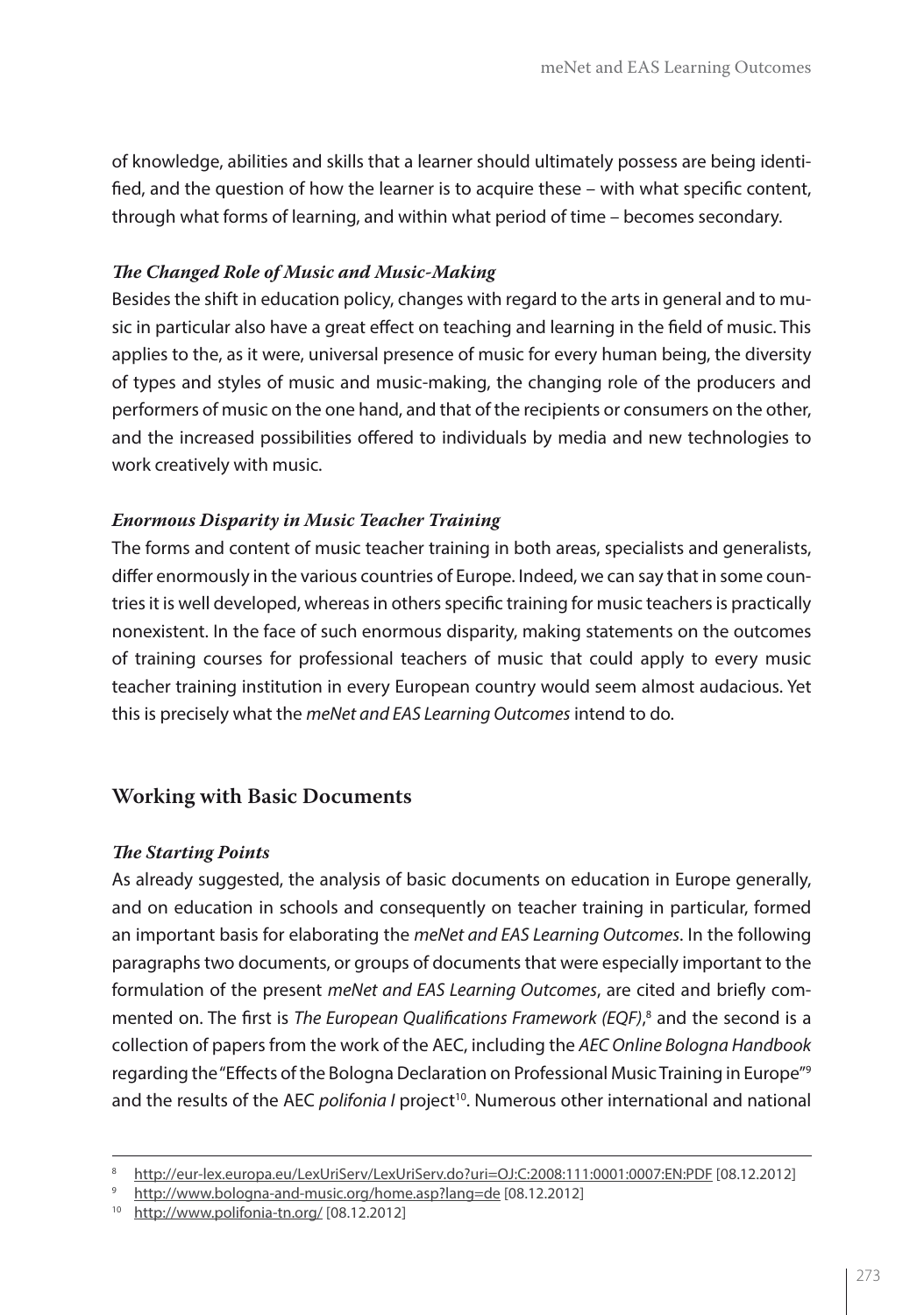documents such as *Standards and Guidelines for Quality Assurance in the European Higher Education Area*, <sup>11</sup> *Using Learning Outcomes*, <sup>12</sup> *Quality Assurance in Teacher Education in Europe* 13 and many more, also formed the basis for elaborating the *meNet Learning Outcomes* and later for the *EAS Learning Outcomes*; but shortage of space precludes commenting on all of them here.

#### *The European Qualifications Framework for Lifelong Learning (EQF)*

The *European Qualifications Framework for Lifelong Learning (EQF)*, 14 completed in 2008 after extensive preliminary work and presented by the European Commission, is the most important basic document for the elaboration of the *meNet Learning Outcomes* in the context of meNet. It aims to achieve comparability of educational qualifications between the countries of Europe and to foster mobility and lifelong learning. It provides a particularly clear description of the purpose and context of learning outcomes and contains helpful definitions and explanations of every important concept and aspect, especially of 'learning', 'learning outcomes', 'qualifications', 'competences / key competences', 'non-formal and informal learning', 'quality assurance' etc. In particular the EQF raises the question of how the three categories of learning outcomes described here, namely

- knowledge
- • skills, and
- competences in the broader sense (personal and specialist competences)

are to be described individually or in the context of the way they relate to each other.

How the present *meNet and EAS Learning Outcomes* resolve this issue will be explained below.

The core of the EQF, the eight reference levels of learning outcomes, was ultimately not adopted as a structure of subdivisions. This too is explained below.

#### *The AEC Learning Outcomes*

The *European Association of Music Academies (Association Européenne des Conservatoires, Académies de Musique et Musikhochschulen, AEC)*15 has been working for many years at a wide variety of levels to explore the effects of the Bologna Declaration on professional music training in Europe and at the same time to shape those effects. The work of the *Bologna Working Group* was at the heart of these AEC activities. The numerous documents, available in the form of an online handbook, are all extremely important for the work of the meNet project and the EAS

<sup>11</sup> http://www.enqa.eu/files/BergenReport210205.pdf [08.12.2012]

<sup>12</sup> http://ec.europa.eu/education/lifelong-learning-policy/doc/eqf/note4\_en.pdf [08.12.2012]

<sup>13</sup> http://www.cen.eu/cen/Services/Education/Educationaboutstandards/Documents/ 11.QualityAssurance-en.pdf [08.12.2012]

<sup>14</sup> http://eur-lex.europa.eu/LexUriServ/LexUriServ.do?uri=OJ:C:2008:111:0001:0007:EN:PDF [08.12.2012]

<sup>15</sup> http://www.aecinfo.org [08.12.2012]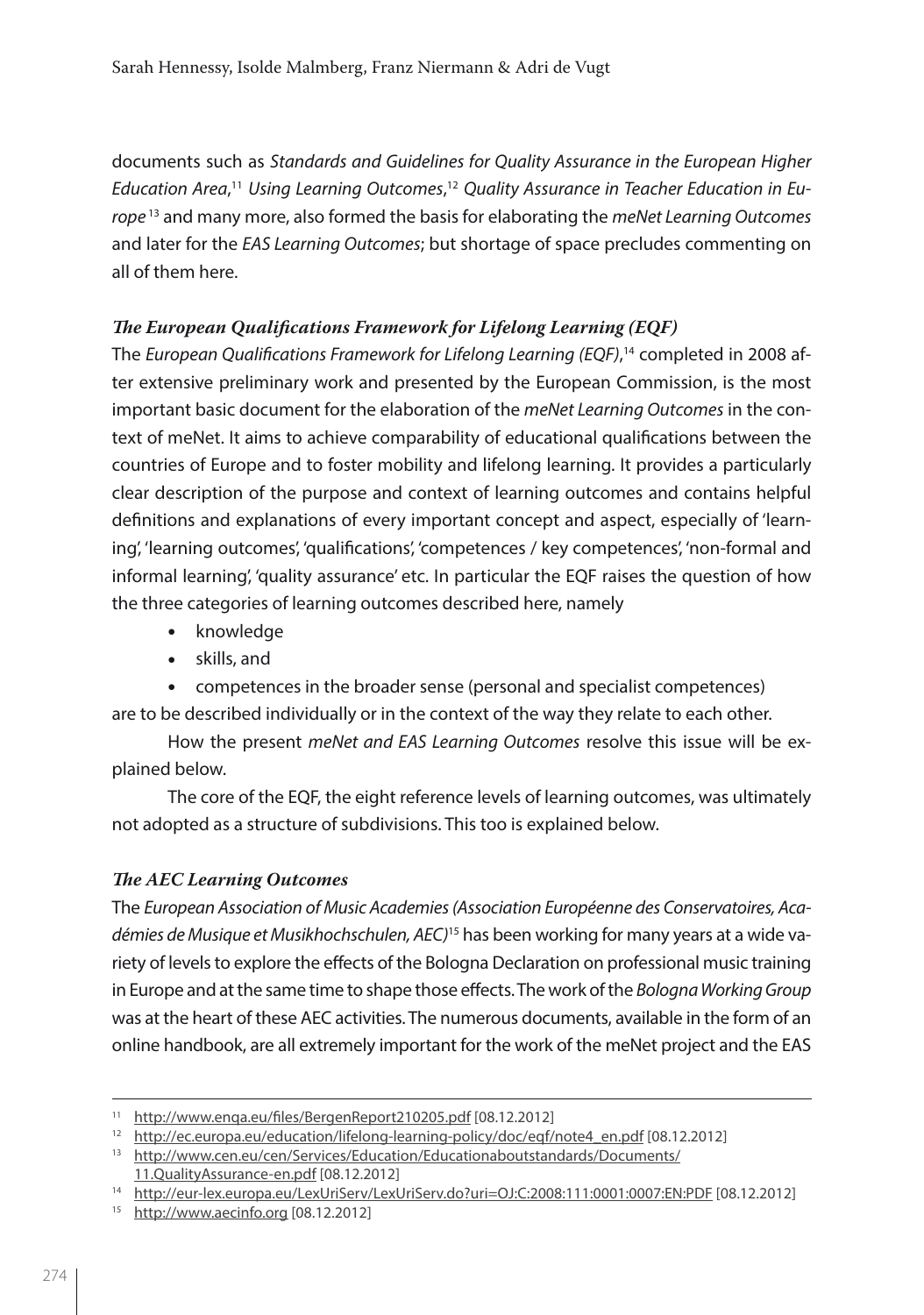Learning Outcomes, whether these are the general documents relating to the Bologna Process including the communiqués on its continued development, or those relating to music.

The presentation of *Learning Outcomes for the Training of Professional Musicians*16 by the AEC was the catalyst that triggered the development of the *meNet Learning Outcomes* in the context of the meNet project and the further development of the EAS Learning Outcomes for generalist teacher training in music. The document's full title is " $1<sup>st</sup>$  and  $2<sup>nd</sup>$  Cycle Studies in Higher Education Professional Music Training: Distinctive Characteristics, Modes of Learning and Learning Outcomes". The document focusses on the learning outcomes formulated for the first and second, and later, third cycles for music studies, divided into the categories "practical (skills-based) outcomes", "theoretical (knowledge-based) outcomes" and "generic outcomes"; these are structured with the aid of numerous subdivisions such as "skills in artistic expression", "repertoire skills", "ensemble skills", "practising and rehearsing skills" and many more besides.<sup>17</sup>

Further helpful papers have been presented that build on this important learning outcomes document. Among them, special mention should be made of papers in the context of the *polifonia I* project – and particularly of the *Polifonia-Dublin Descriptors*18. In these the general proposals contained in the *Dublin Descriptors*19 are compared directly with the learning outcomes relevant to music studies.

These documents from the AEC and associated activities provided a solid foundation for the work in the meNet and EAS projects, enabling the elaboration of the *meNet and EAS Learning Outcomes*.

#### **The Context of meNet and the EAS**

#### *The COMENIUS Programme and the Initiatives of the EAS*

The *meNet Learning Outcomes in Music Teacher Training* is one of the central products of meNet.<sup>20</sup> meNet was instigated and coordinated by the European Association for Music in Schools (EAS); meNet, the music education Network remains active even after the end of the funded project period, principally thanks to its association with the EAS. A working group of EAS continued the work not least by developing Learning Outcomes for Generalist Teacher Training in Music.

<sup>16</sup> http://www.aecinfo.org/Zoeken.aspx?q=learning+outcomes

<sup>&</sup>lt;sup>17</sup> See ibid.

<sup>18</sup> http://www.jointquality.nl/content/descriptors/Polifonia-Dublin%20Descriptors%20020806%20 external.pdf [08.12.2012]

<sup>19</sup> Available at http://www.jointquality.nl/ [08.12.2012]

<sup>20</sup> http://www.menet.info [08.12.2012]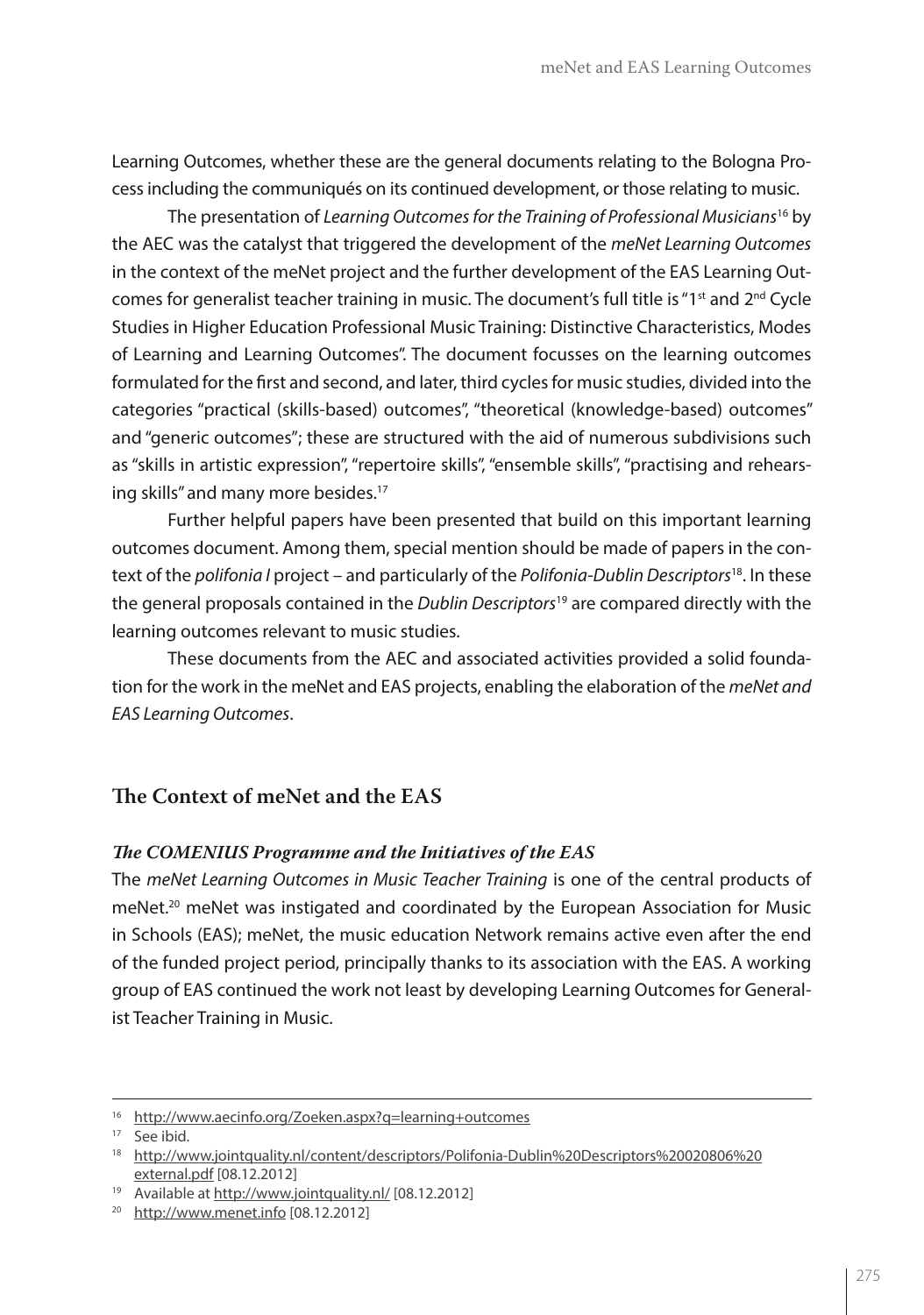#### *The Interlinked Working Groups in meNet*

The process of developing the *meNet Learning Outcomes* benefited from meNet's specific structure. Typical of this structure was the reciprocity between the work undertaken in the overall group and that done in the subgroups. These were the six meNet working groups: 1. Previous and current COMENIUS Projects, 2. Music Education in European Schools, 3. Music Teacher Training in the relevant institutions in the countries of Europe, 4. Examples of Practice in Context: examples of music education in schools and music teacher training, 5. Lifelong Learning of Music Teachers, 6. meNet Learning Outcomes in Music Teacher Training. This Learning Outcomes working group was linked to the other groups throughout the entire project duration and the interim results and final drafts were communicated among the groups so that there was a process of mutual stimulus and enrichment.

While the *meNet Learning Outcomes* were being developed the interim results and drafts were presented for discussion not only at meNet meetings but also at a large number of regional, national and international conferences. Conscious efforts were made to gather feedback from colleagues in the process and their comments were incorporated into the next deliberations. While developing the *EAS Learning Outcomes*, the same process took place. This set is as well the result of a long an extensive debate with and consultation of colleagues all over Europe.

#### **Level and Structure of Formulation**

#### *The Term Learning Outcomes and its Meaning*

The term Learning Outcomes is clearly defined in the European Qualification Framework (EQF) as follows: "Learning outcomes means statements of what a learner knows, understands and is able to do on completion of a learning process, which are defined in terms of knowledge, skills and competence."<sup>21</sup> This definition gave us direction in formulating learning outcomes for music teachers, however there are some comments to be made.

The Bologna process aims to develop a European system for higher education in which learning outcomes for all courses of study, including music teacher training, in the different countries of Europe, are comparable. The learning outcomes, formulated in this sense are to make it easier for the teacher training institutions in the countries of Europe to review and revise their curricula in relation to the Bologna process. Learning outcomes describe which abilities and competences are to be reached at the end of the course of studies instead of defining the content of curricula. In this spirit, learning outcomes are not guidelines or binding policies for teacher training institutions, but provide impulses for the

<sup>&</sup>lt;sup>21</sup> http://ec.europa.eu/education/pub/pdf/general/eqf/broch\_en.pdf p. 13 [08.12.2012]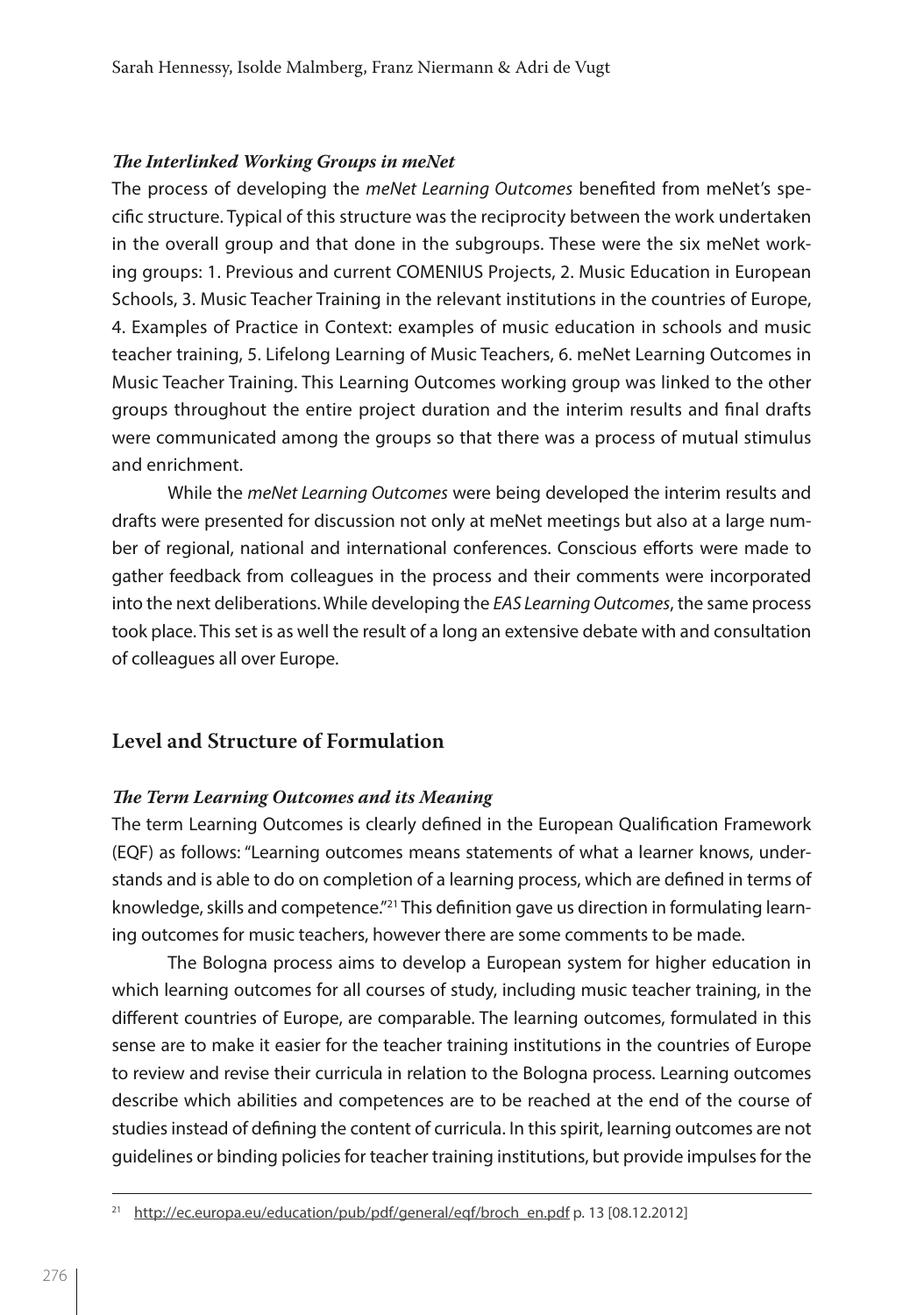reform of curricula. From this perspective we have tried to formulate feasible outputs and hope to present a document which can be used practically for reforming music teacher training programs.

#### *The Connection between Knowledge and Skills as well as between Musical and Didactic*

Concerning this utility, two important decisions have been made. First we have tried as much as possible to combine skills and knowledge. Although knowledge can theoretically be described as isolated from skills, we consider both as entwined. Knowledge is important but has to be seen in the perspective of abilities. Secondly, we have combined musical and didactic knowledge and skills because teachers have to apply their musical expertise in the context of music teaching. Here again both aspects are closely connected and should not be seen as separate issues.

#### *Music Teacher Training under Very Different Conditions*

Learning outcomes are descriptions of the results of study reached at a certain stage of professional development within a process of lifelong learning. This certain stage is the point at which the student teachers are formally (e.g. by certification) qualified as teachers. We are aware of different circumstances in this respect in the different countries.

Music teacher training for both specialists and generalists is provided in very different educational institutions, such as universities, pedagogical colleges, Music Academies, or special teacher training institutions. This means that the learning outcomes can only be formulated at quite a high level of abstraction. Too concrete determinations would not reflect, or be of use to the very different conditions of music teacher training amongst the European countries.

During the process of formulation it turned out to be impossible to describe learning outcomes for music teachers at different levels as is shown in, for instance, the outcomes for musicians formulated by the AEC. Music teacher training is offered either at bachelor or masters level, or – as in some countries – at both levels. We decided to describe both sets of Learning Outcomes on one level, i.e. the level of the final certification.

We are aware that teaching music as a specialist is different from the general class teacher who teaches music alongside other curriculum subjects. In most countries music teacher training for primary education is included in the teacher training for generalists and such training does not aim to address the depth and range of competences expected of the specialist music teacher. Later on we explain more about the musical and music didactic training of generalist primary teachers and its consequences for Learning Outcomes.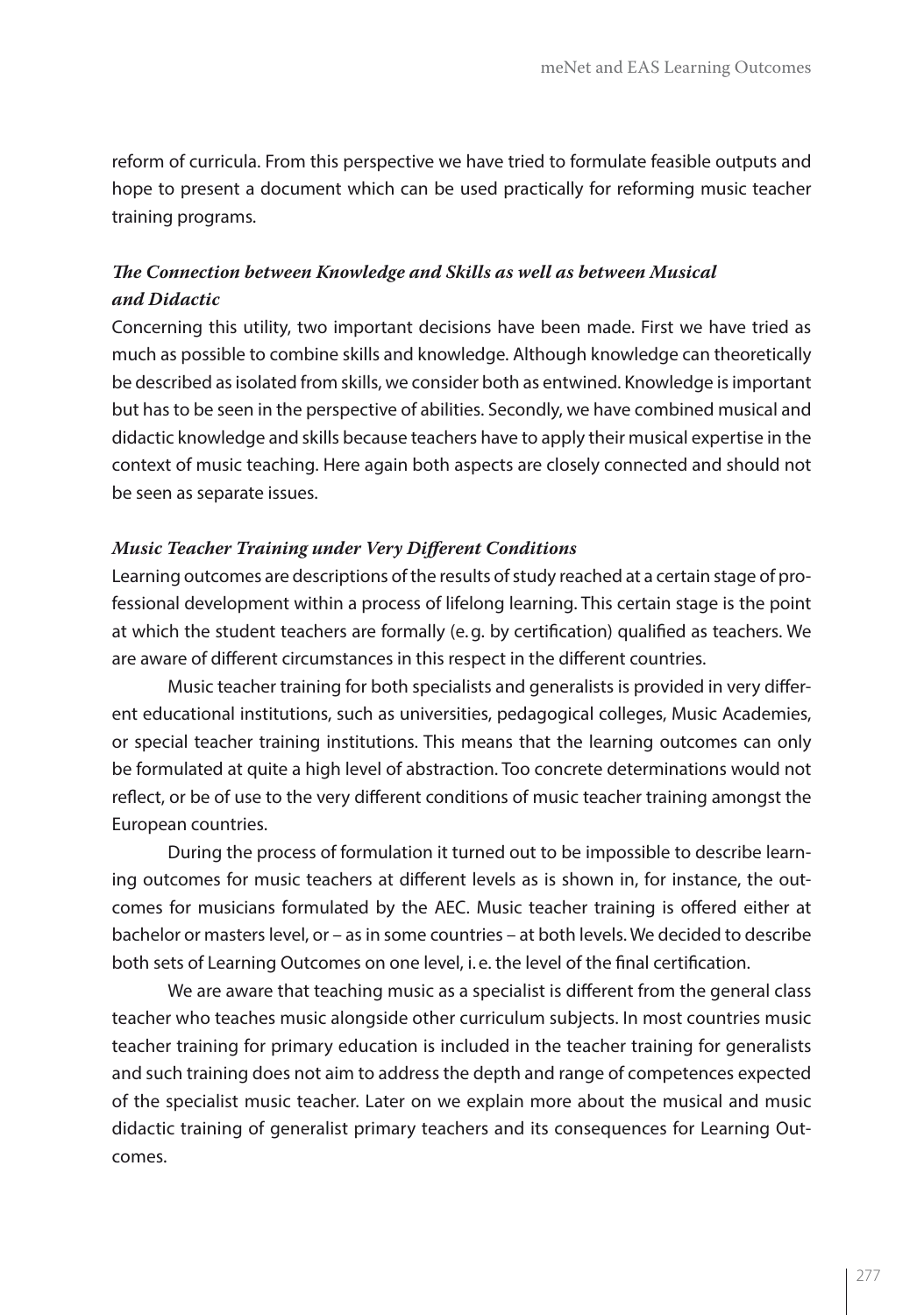#### **The Content**

#### *Taking a Position*

Formulating learning outcomes on an abstract level and applicable to all kinds of situation runs the risk of being too global. On the basis of feasibility and the idea of giving direction to music teacher training, we take some position in the formulations. We believe that there are certain fundamental aspects which are essential for music teacher training e.g. the need for artistic training (such as playing an instrument, singing, working with ensembles), areas of knowledge related to music, and practical experience in schools. These aspects are explained in this section.

#### *Active Music Learning in Formal and Informal Contexts*

Music education should reflect music and musical practices and their current existence in society. This means that learning music is diverse, active and dynamic.

It is obvious that music is not only learned in formal educational institutions. Musical activities outside the general education system are an important contribution to the musical development of people. In all countries in Europe lively music sectors exist outside of formal educational institutions and structures. This may consist of music schools, village orchestras and bands, church choirs or HipHop sessions with friends, but also other activities like educational projects offered by concert halls, local choirs, etc. These non-formal music education activities contribute not only to the musical development of amateurs but also to the development (musically, personally and professionally) of professional musicians and music teachers. It is important for the development of curricula that the connection between formal and non-formal music education should be taken into account. This means that competences for music teachers should also include the skills and knowledge which are concerned with connecting in and out of school learning.

#### *Musical Expertise for Teachers*

Another issue is concerned with our opinion on teaching and education in relation to musical expertise. The teacher has a complex professional role. He or she is expected to be an expert in subject matter, didactics, organisation, communication, etc. Concerning subject matter there is a common view that this is an indispensible factor. However, one can discuss to what extent and with what content musical expertise is important. The quality of music education is strongly related to the musical qualities of the teacher. Music has to be taught musically and teachers who are teaching musically have high expectations of their students. However, music teachers should not have to be high level performers. They should be able to help children to develop their capacity to make music, reflect on the music in which they are engaged, express their views on the music they play, hear or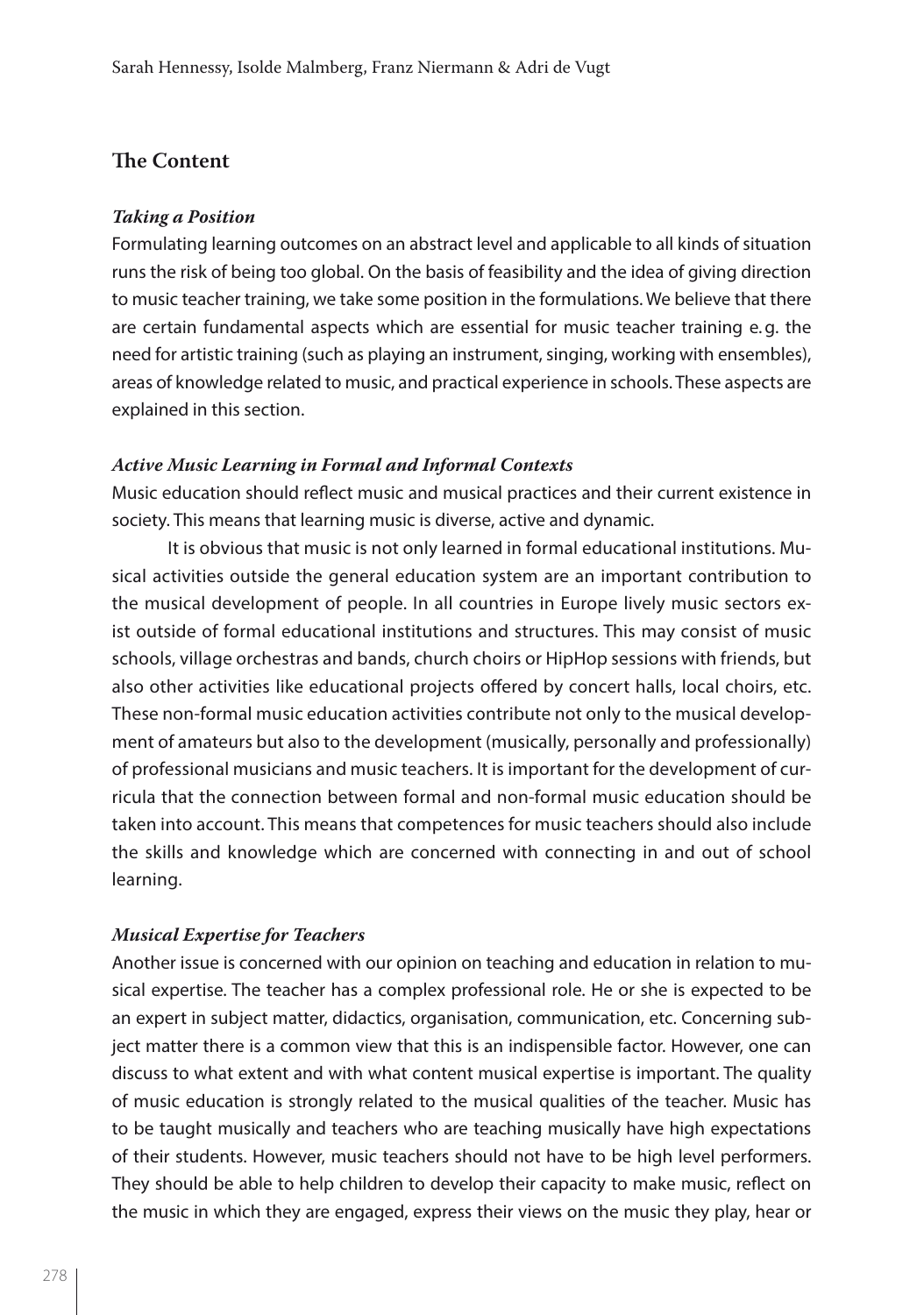create, speak about and listen to music. This capacity asks for musical expertise within an educational context. For this reason we see musical and didactic skills and knowledge as entwined.

One major characteristic of learning is that the learner has an active role in the process of understanding, incorporating and applying skills and knowledge. Teaching should facilitate learning processes in which a balance occurs between guided, independent and self-directed learning. It is also important for teachers to have expertise to adjust their teaching to the learner's needs.

#### *Generalist Teaching Music*

The line between what defines a specialist or a competent generalist is unclear. We do not view the generalist as a poor substitute to the specialist but, rather, a teacher who is able to offer something qualitatively different from the specialist and who can make a valuable contribution to children's music education – perhaps in ways that a specialist cannot. We also assume that there are specialist music teachers employed, in some capacity, to support generalist teachers. They may act as subject leader or coordinator in the school or work as a consultant or advisor supporting teachers in several schools.

The literature supporting the use of generalists in music education identifies several important ways in which the well prepared and confident generalist contributes:

- As general class teachers they know their children in a well rounded way commensurate with the belief that children should be taught holistically to enable the curriculum to be meaningful, coherent, flexible and responsive to individual needs.
- The fact that they are generalists means they have a more complete knowledge and understanding of how children learn and of the individual abilities and dispositions of the children they teach.
- They have the potential to blur the boundaries between different learning experiences and different subject areas.
- They embody the view that music is for all and is an integral and ordinary part of learning.

#### *Teacher Training in Music for Generalists*

The Learning Outcomes developed here assume that the generalist teacher may be the only teacher responsible for teaching music to their class – and thus attempts to encompass all aspects of a general music education.

Generalist teachers can have well developed musical skills or can be musically very unconfident. Clarifying learning outcomes at the end of initial training will encourage teacher educators to reflect on definitions that work for their contexts. Readers will notice that some statements are almost the same for specialists and generalists. We have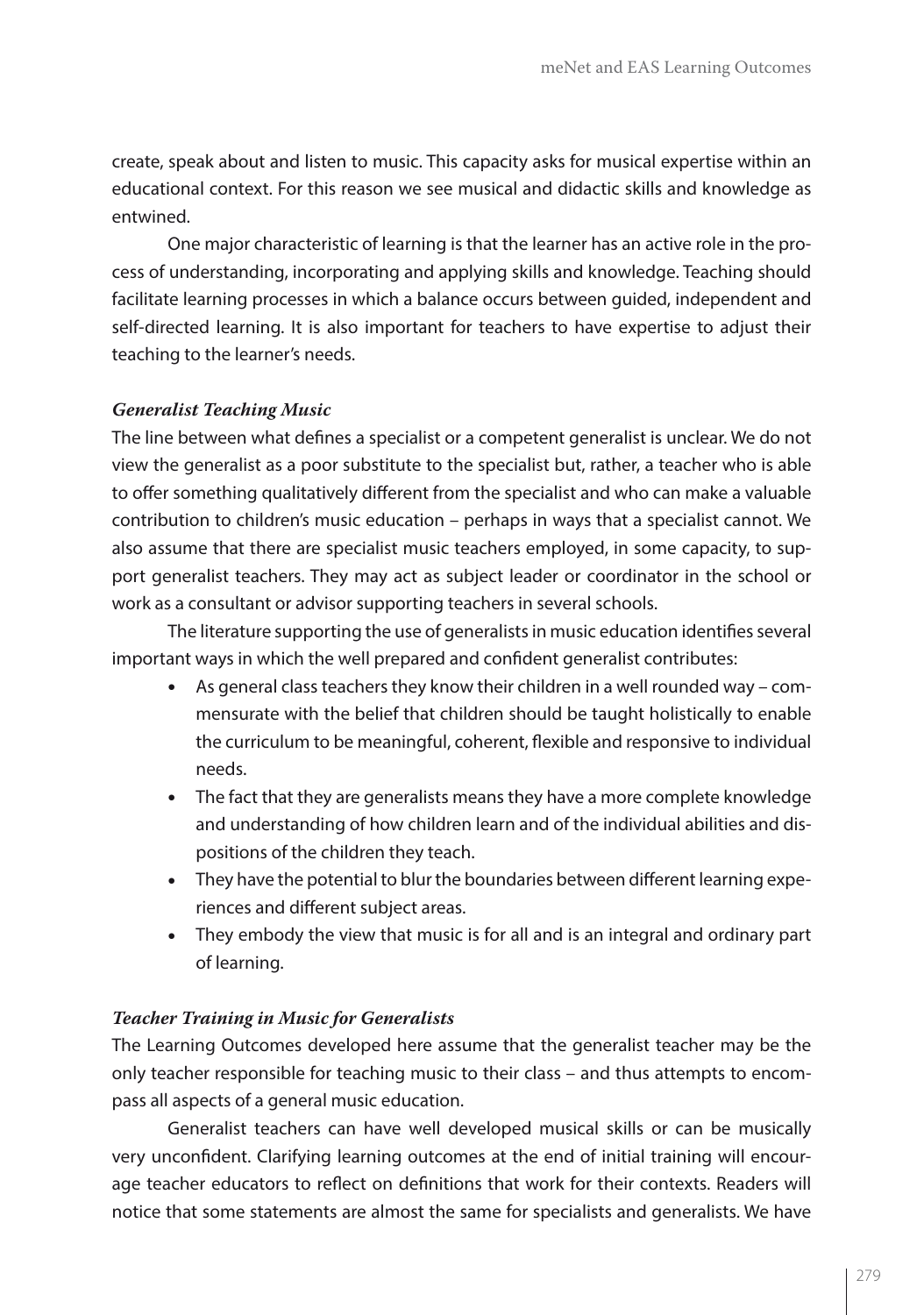not attempted to provide exemplification of standards for the Learning Outcomes and it is expected that music educators, in their particular contexts will arrive at levels of attainment appropriate to their situation.

#### *Being a Music Teacher in a Process of Lifelong Learning*

As in other professions, teachers are not expected to be fully rounded experts when they finish their initial studies. Cultural, musical and educational environments will all definitely change in the future; and besides this, developing expertise in teaching is an ongoing process of lifelong learning. For this teacher training implies a learning environment in which students can be trained to function effectively in a continuously changing educational practice. In our *meNet and EAS Learning Outcomes* we emphasise the development of knowledge, skills and attitudes concerned with lifelong learning. Related to this we would add that this reflective attitude not only helps to improve their capacity, but it will also contribute to the development of music education.

#### **How to Use the meNet and EAS Learning Outcomes**

It must be explicitly stated that the standardisation of teacher training for music as a school subject is not our objective. By presenting the *meNet Learning Outcomes in Music Teacher Training* and *EAS Learning Outcomes for Generalist Teacher Training in Music* the meNet and EAS partners wish to contribute to a more intensive round of deliberation and discussion on issues relating to the training of music teachers at all European institutions engaged in this work. By doing so they incorporate, as explained above, their political expertise and commitment to the field of music education into the objectives and strategies connected with the Bologna Process and pursued by papers such as the *European Qualifications Framework for Lifelong Learning (EQF)*. Central aims of these strategies are above all related to concepts such as mutual communication, transparency, discussion and understanding.

It appears that it is precisely the diversity, that results from the institutional, regional and national differences that have evolved through history, that is of particular value for the cultural development of Europe in the future – in keeping with the basic idea of 'unity in diversity'. The discussion on the question of what our idea of the music teachers of the future should be, and what results the training institutions and course content should strive to achieve, must be held beyond all institutional and political boundaries, precisely so that the dissimilarities are made clearer and are more clearly defined.